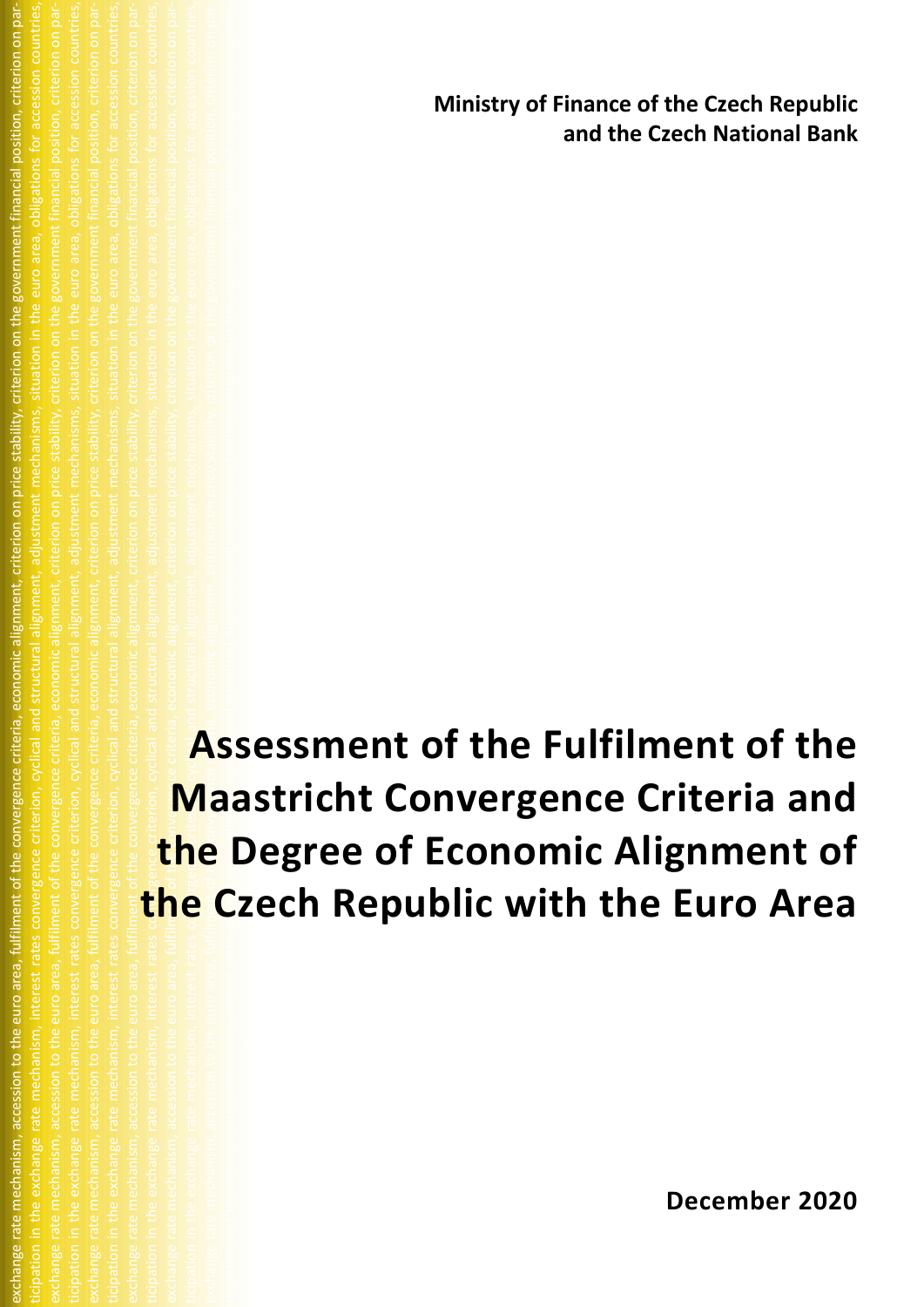**Assessment of the Fulfilment of the Maastricht Convergence Criteria and the Degree of Economic Alignment of the Czech Republic with the Euro Area** December 2020

> Ministry of Finance of the Czech Republic Letenská 15, 118 10 Prague 1

> > Czech National Bank Na Příkopě 28, 115 03 Prague 1

> > > E-mail: informace@mfcr.cz

ISSN 2336-5110 (on-line)

Usually issued yearly, free of charge

Electronic archive: www.mfcr.cz/maastricht [www.cnb.cz/euro-area-accession](https://www.cnb.cz/en/monetary-policy/strategic-documents/euro-area-accession/)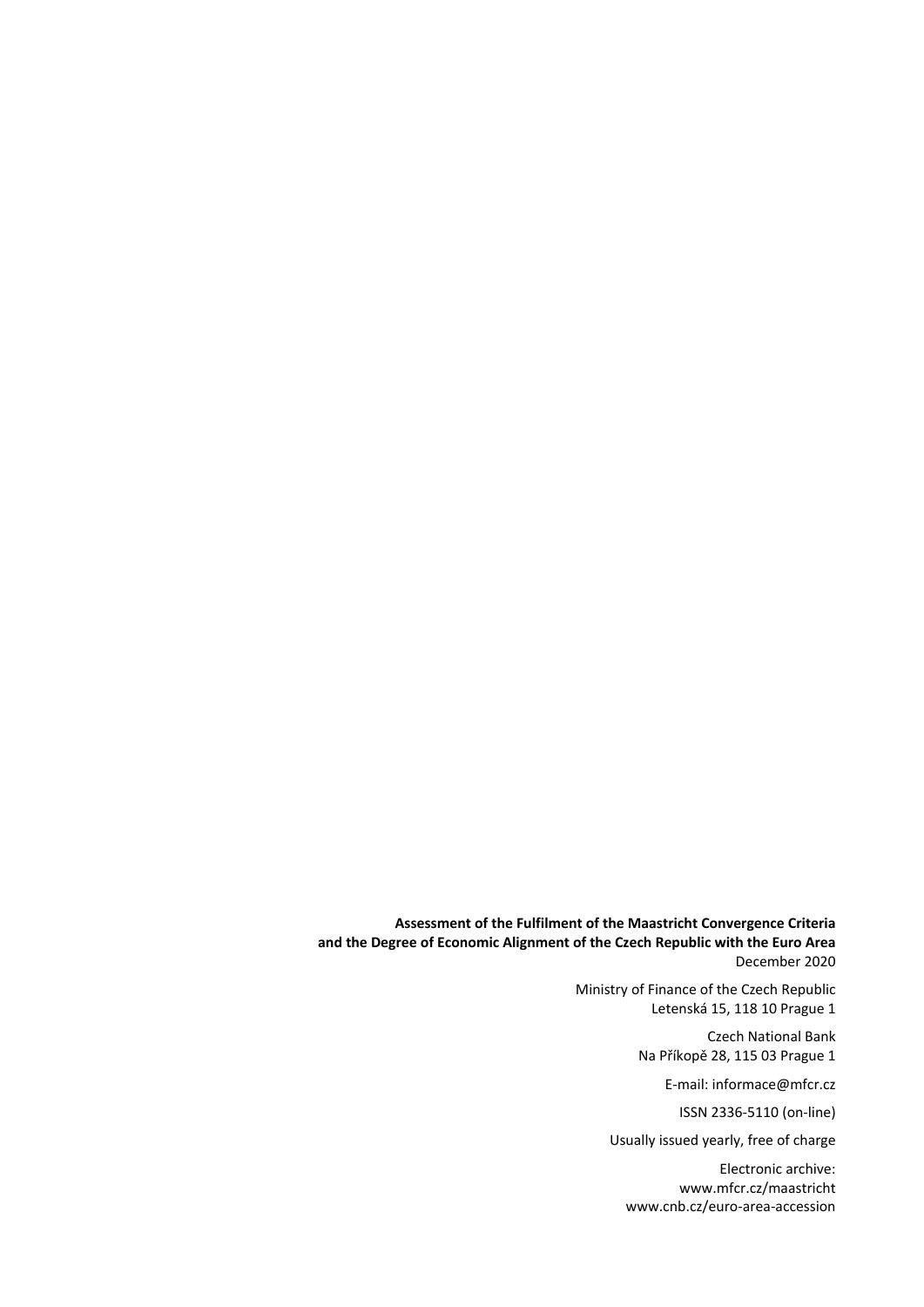**Assessment of the Fulfilment of the Maastricht Convergence Criteria and the Degree of Economic Alignment of the Czech Republic with the Euro Area**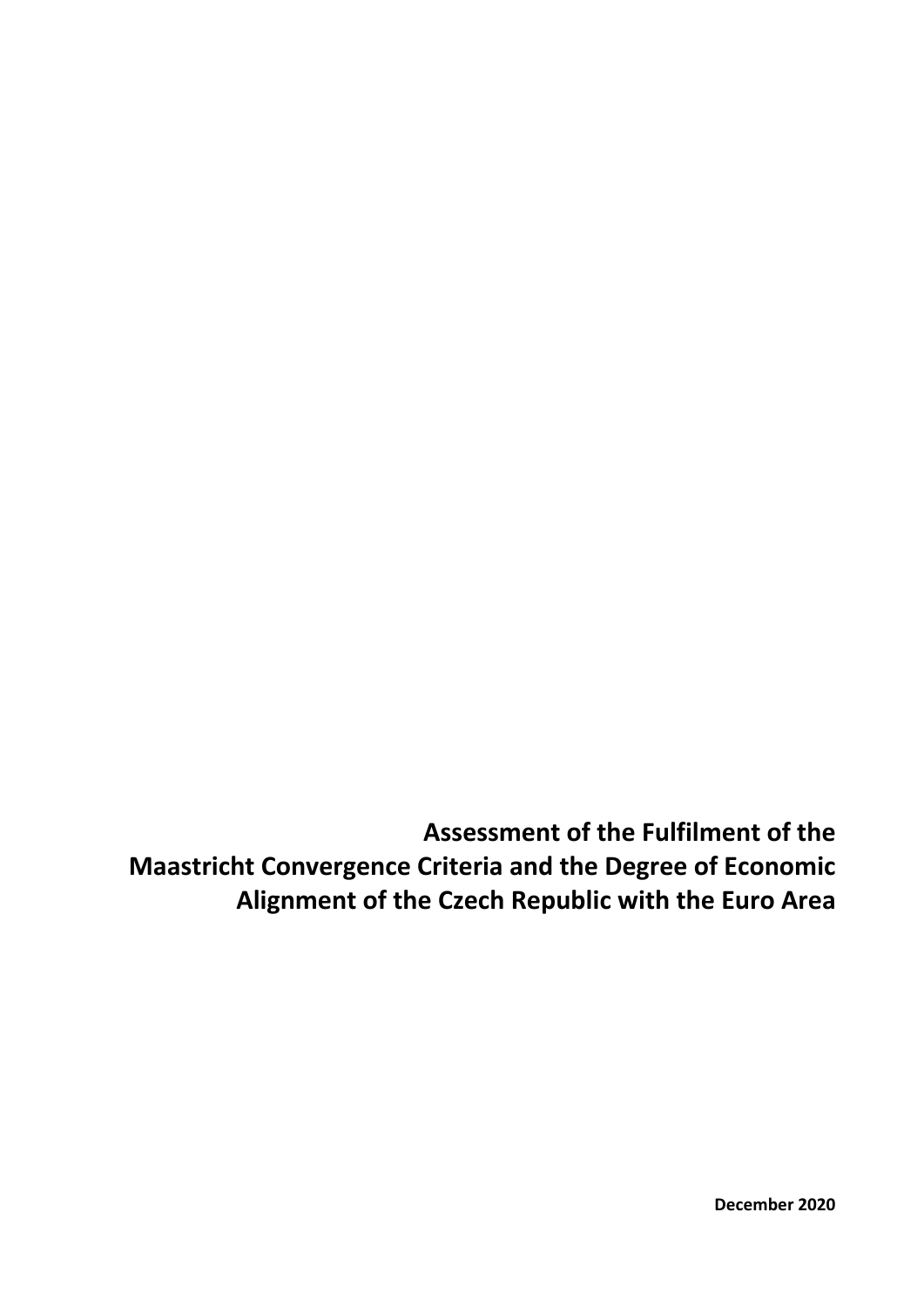# **Contents**

| 3 |                                                                                                       |  |
|---|-------------------------------------------------------------------------------------------------------|--|
|   |                                                                                                       |  |
|   |                                                                                                       |  |
|   |                                                                                                       |  |
|   |                                                                                                       |  |
|   |                                                                                                       |  |
|   |                                                                                                       |  |
|   |                                                                                                       |  |
|   |                                                                                                       |  |
| B | Appendix - Estimated Financial Obligations for the Czech Republic of Hypothetical Euro Area Entry  20 |  |
|   |                                                                                                       |  |

The Assessment of the Fulfilment of the Maastricht Convergence Criteria and the Degree of Economic Alignment of the Czech Republic with the Euro Area provides the Czech Government with a basis for appropriately timing entry into the exchange rate mechanism and subsequent adoption of the euro by the Czech Republic. It is available on the Ministry of Finance website at:

#### *www.mfcr.cz/maastricht*

We welcome any relevant suggestions for improving the quality of the publication. Please send any comments to:

*[informace@mfcr.cz](mailto:informace@mfcr.cz)*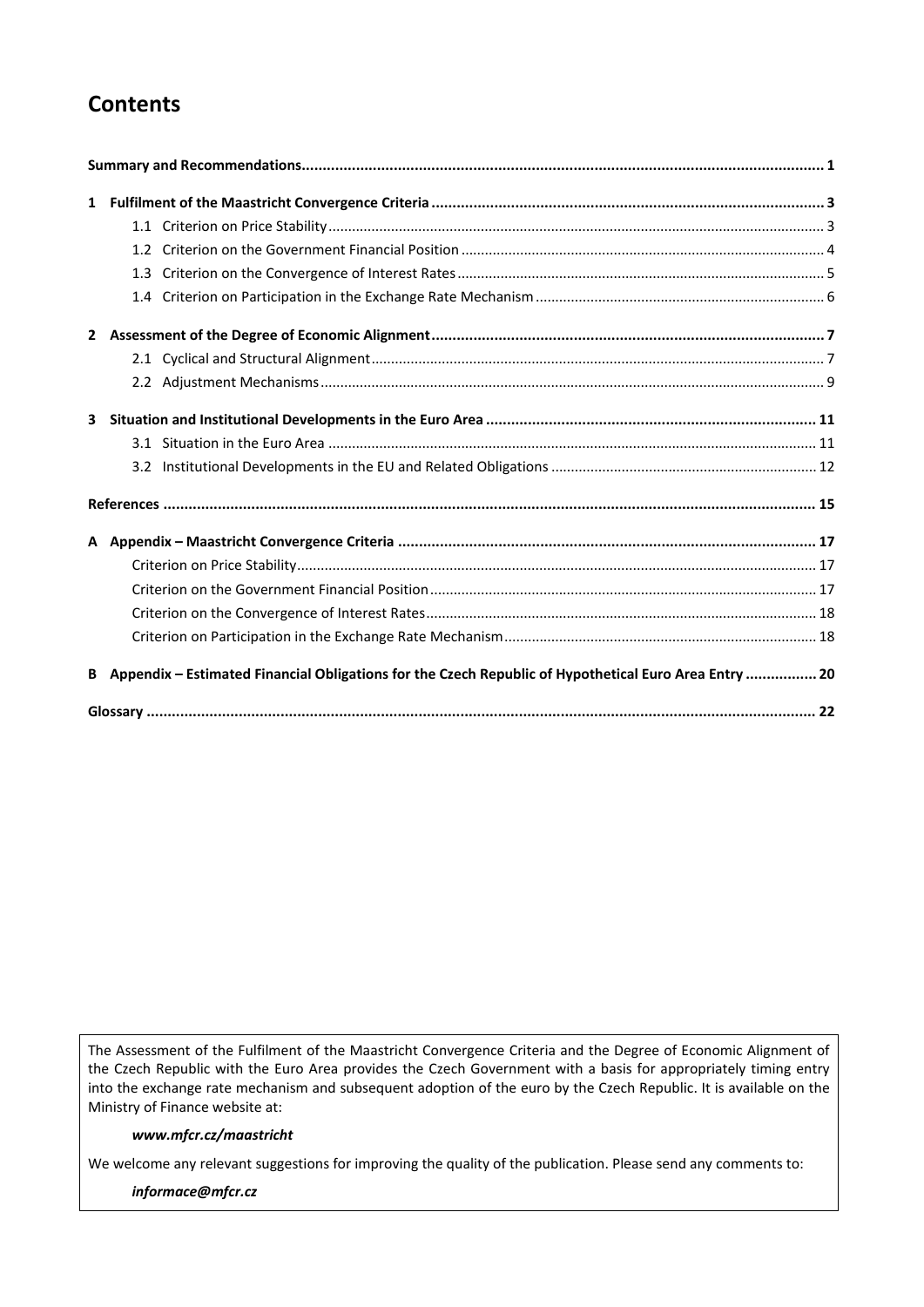# List of tables

# **List of charts**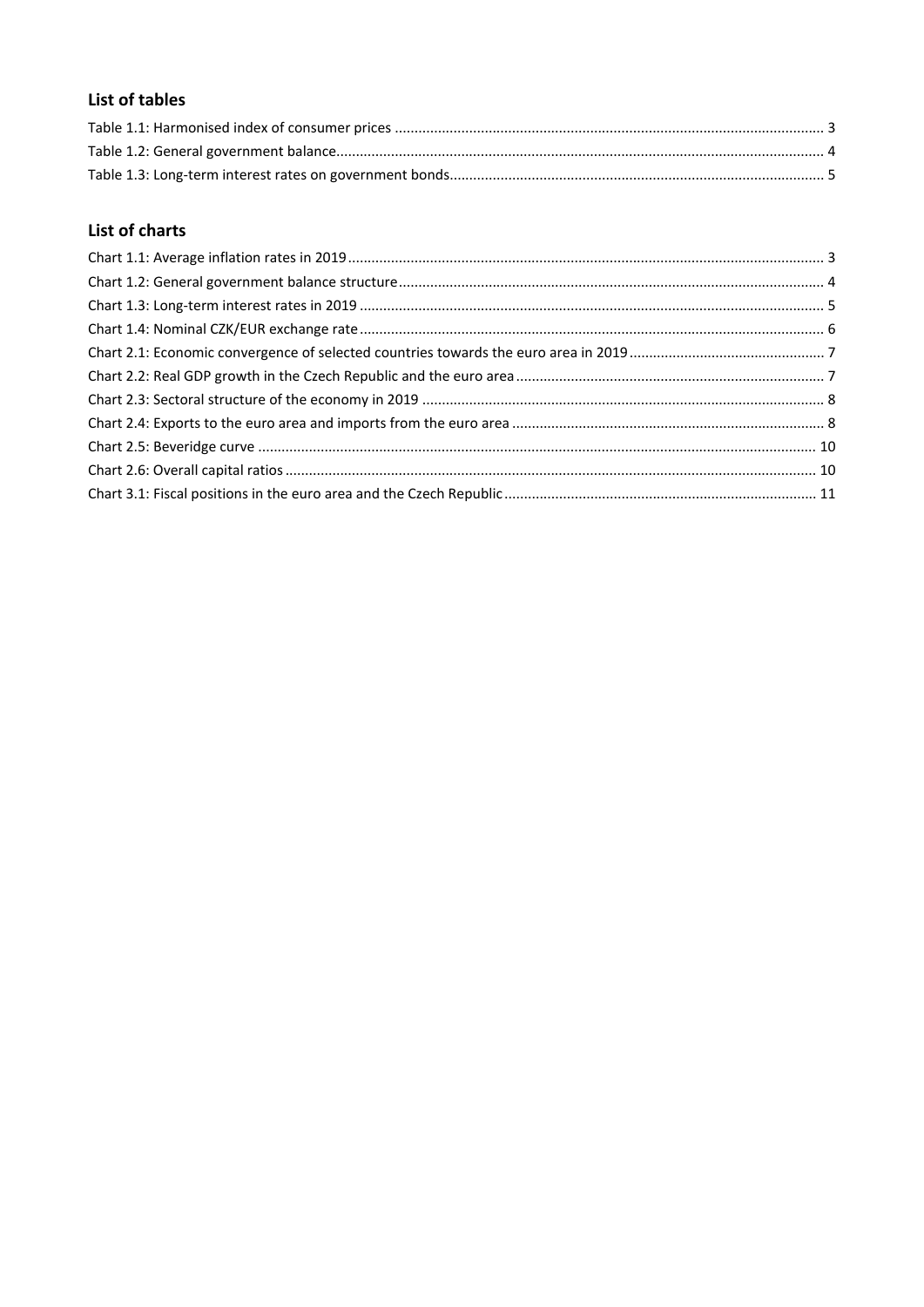## **Abbreviations**

## **Country codes**

AT – Austria, BE – Belgium, BG – Bulgaria, CY – Cyprus, CZ – Czech Republic, DE – Germany, DK – Denmark, EE – Estonia, ES – Spain, FI – Finland, FR – France, GR – Greece, HR – Croatia, HU – Hungary, IE – Ireland, IT – Italy, LT – Lithuania, LU – Luxembourg, LV – Latvia, MT – Malta, NL – Netherlands, PL – Poland, PT – Portugal, RO – Romania, SE – Sweden, SI – Slovenia, SK – Slovakia

## **Symbols used in tables**

A dash (–) in place of a number indicates that the phenomenon did not occur.

## **Cut-off dates for data sources**

Macroeconomic data sources pertain to 15 September 2020, exchange rate data are to 14 October 2020, fiscal data to 30 September 2020, and notification tables of the various countries to 22 October 2020.

#### **Note**

Sum totals published in tables may be subject to inaccuracy in the last decimal place in some cases due to rounding.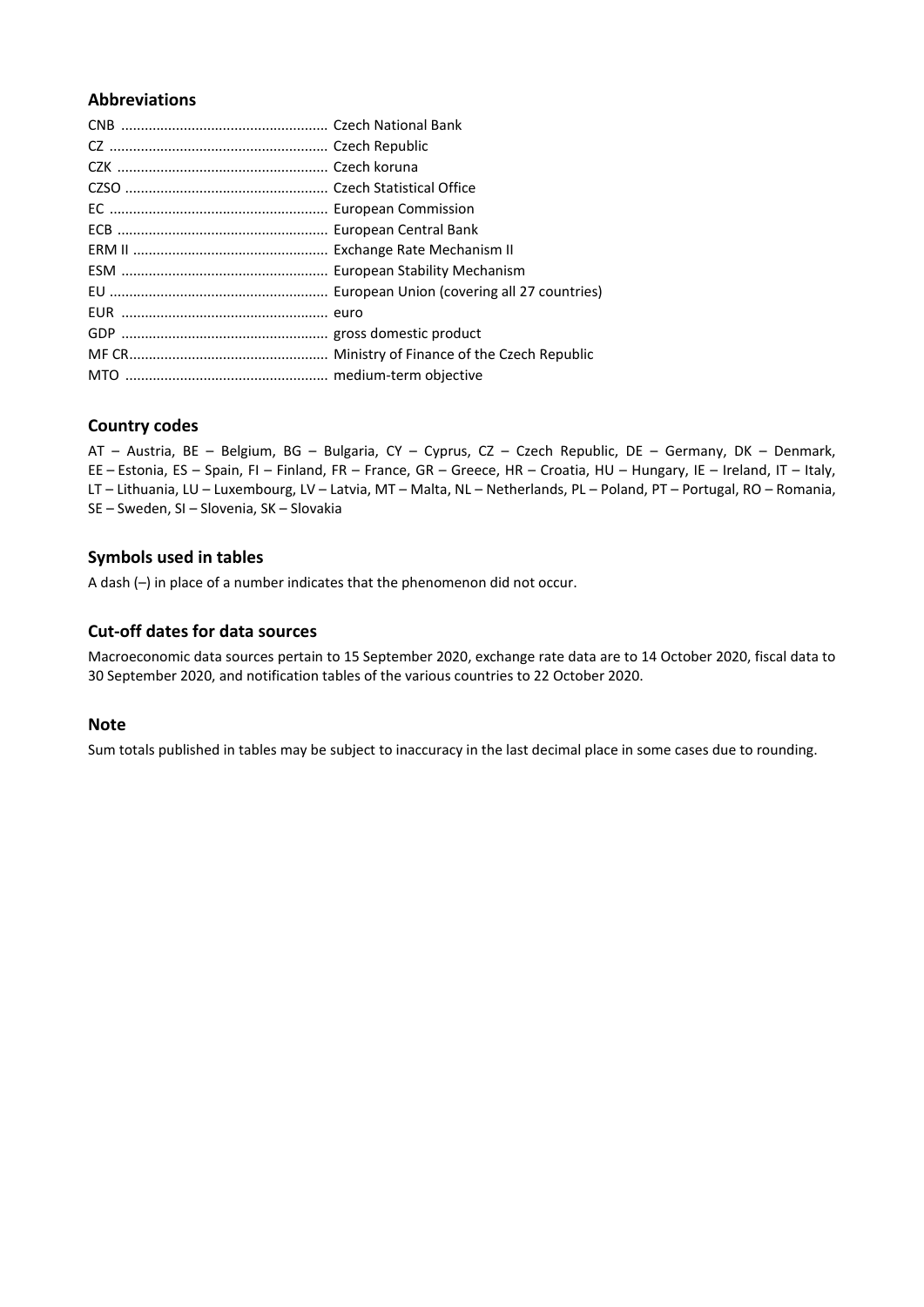<span id="page-6-0"></span>Besides being required to harmonise their legislation with Articles 130 and 131 of the Treaty on the Functioning of the European Union (the Treaty) and the Statute of the European System of Central Banks and the European Central Bank, EU Member States are required to achieve a high degree of sustainable convergence **in order to join the euro area**. The **degree of sustainable convergence** is assessed according to the **Maastricht convergence criteria**, which are set out in Article 140 of the Treaty and detailed in Protocol No. 13 annexed to the Treaty on the European Union and the Treaty on the Functioning of the European Union. These comprise a criterion on price stability, a criterion on the government financial position, a criterion on the convergence of interest rates and a criterion on participation in the exchange rate mechanism. The Czech Republic undertook to take steps to be prepared to join the euro area as soon as possible by signing the Act concerning the conditions of accession of the Czech Republic to the European Union.

**Setting the date for joining the euro area** is within the competence of the Member State concerned and depends on its preparedness. Besides undoubted benefits, such as a reduction in transaction costs and the elimination of exchange rate risk, adopting the euro entails giving up independent monetary policy and the flexible exchange rate of the koruna as effective stabilising macroeconomic instruments. The preparedness of the economy to join the euro area must therefore be assessed not only from the perspective of its economic alignment and structural similarity with the monetary union, but also from the point of view of its ability to absorb asymmetric shocks using other mechanisms and adjust appropriately to them, in particular via fiscal policy and the labour market, after the loss of independent monetary policy.

**Negotiations are also continuing on deepening economic integration**. The negotiations are focused on strengthening economic and fiscal coordination and completing the banking union and the capital markets union. Despite the adoption of some minor proposals, little progress has been made in the last two years. A whole range of elements of the economic and monetary union therefore remained unfinished. New institutions and regulations have fundamentally changed the form of the euro area and hence also the content of the euro adoption obligation assumed by the Czech Republic on acceding to the EU. Their functioning, as well as the new institutional and financial obligations arising for countries adopting the single currency from measures taken in the context of deepening euro area integration, must therefore be properly assessed and considered in future decisions about the timing of monetary union entry.

The Czech Republic will not be compliant with the **criterion on price stability** in 2020, due to persisting domestic inflation pressures. The Czech Republic ranks among the EU Member States with the highest inflation in 2020. This mainly reflects the fading of the very tight labour market situation before the outbreak of the coronavirus pandemic and related rapid growth in wages and aggregate demand. According to the inflation forecast, it should be compliant with this criterion in 2021.

The Czech Republic was compliant with the **criterion on the government financial position** in both the budget balance and debt components until 2019. The deep decline in economic activity in this year due to the COVID-19 pandemic and fiscal support measures led to a sharp deterioration in the general government balance, which in all probability will record a deficit of more than 6% of GDP. This was reflected in a marked increase in general government debt. However, the debt level should remain well below the reference value. Compliance with the criterion on the government financial position in the years ahead will depend on the pace and strength of the recovery of the Czech economy and on appropriately calibrated consolidation strategy.

The Czech Republic has long been compliant with the **criterion on convergence of interest rates**. Owing to the unavailability of interest rate projections for the

reference countries, the expected value of the criterion cannot be accurately determined for this year and the next. However, based on the current trends and available figures, it is reasonable to assume that the Czech Republic will also be compliant with this criterion in 2020.

The Czech Republic is formally non-compliant with the **criterion on participation in the exchange rate mechanism**, as it has not joined the mechanism.

When deciding on euro area entry, account must also be taken of the Czech economy's alignment with the euro area and its ability to adjust to possible asymmetric shocks without its own monetary policy. The characteristics of the Czech economy as regards its economic preparedness to adopt the euro can be divided into three groups.

The first group consists of **economic indicators that speak in favour of adopting the euro**. These have long included the high degree of openness of the Czech economy and its close trade and ownership links with the euro area. These factors provide for the existence of benefits of euro adoption, such as a reduction in transaction costs and the elimination of exchange rate risk. The strong trade integration also fosters a high degree of alignment between the Czech and euro area business cycles, although that has decreased somewhat in the past few years. Although the use of the euro in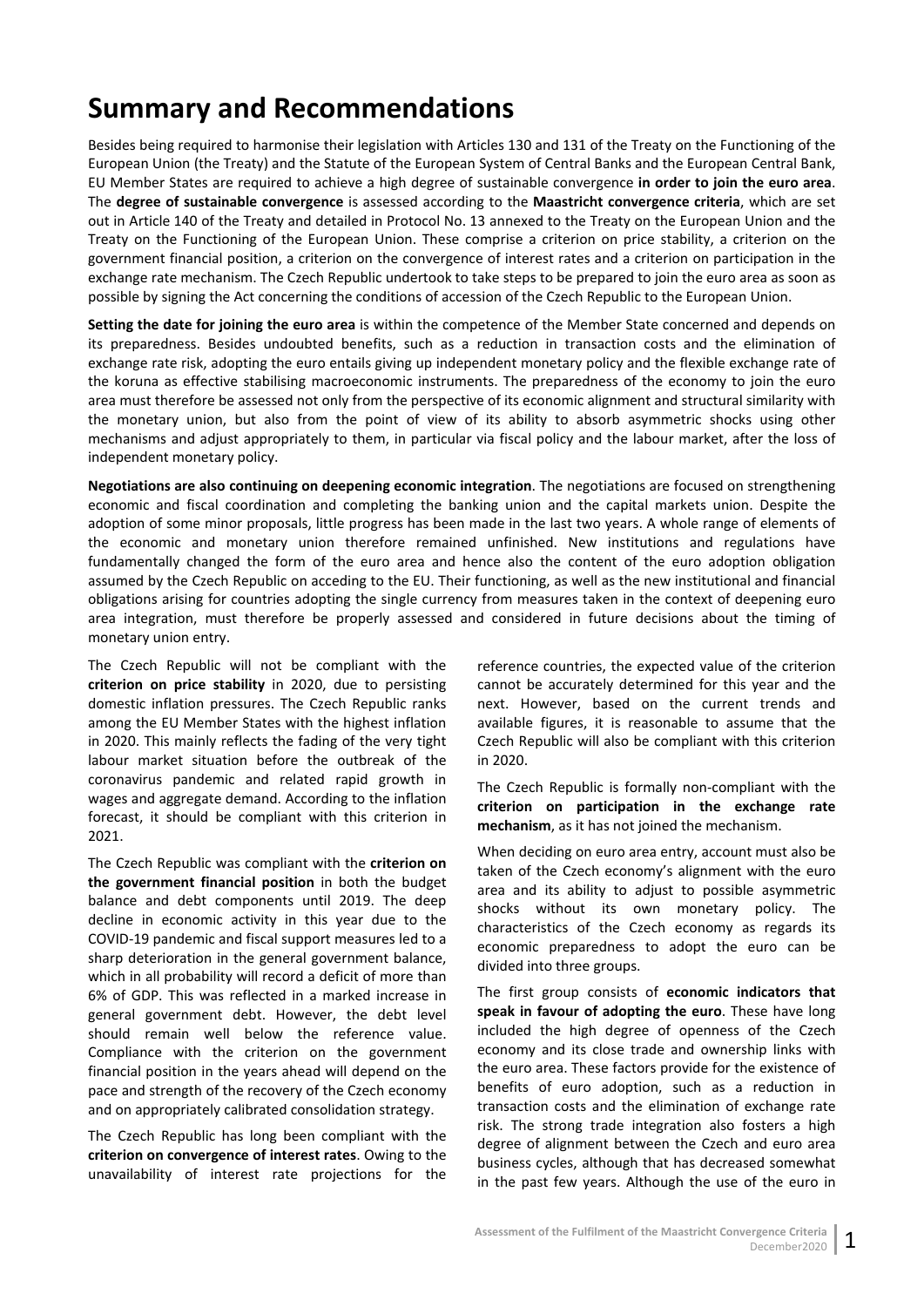the Czech economy is increasing further, it is concentrated almost exclusively in the trade relations of the Czech business sector. The Czech and euro area economies have converged further in the case of interest rates due to the macroeconomic impacts of the coronavirus pandemic. The Czech koruna remains aligned with the euro with respect to the US dollar, and inflation inertia is not a barrier to joining the euro area either. Several indicators are also suggesting preparedness for adopting the euro as regards the adjustment mechanisms of the Czech economy. A high and in recent years rising rate of economic activity and a low structural, or long-term, unemployment rate signal increasing labour market flexibility. In recent years, these variables were favourably affected by the economic boom. The stable domestic banking sector, which entered the recessionary phase of the financial cycle caused by the outbreak of the coronavirus pandemic in good shape with a robust capital and liquidity position, can also be assessed as positive.

The second group consists of **indicators with a neutral message**, which primarily include overall similarity of monetary policy transmission. The Czech Republic differs from the monetary union average in some financial indicators (depth of financial intermediation, private sector debt and the financial assets and liabilities structure of non-financial corporations and households), but this cannot be considered a disadvantage or a fundamental barrier to euro adoption. The indicator of the alignment of the Czech and euro financial cycles is also neutral. As stated above, labour market flexibility is improving in some respects. However, the configuration of the tax and benefit system may reduce the incentive for low-income groups in particular to actively seek employment. The Czech Republic's competitiveness score is also neutral, for example.

The third group consists of **indicators suggesting economic risks associated with potential euro adoption**. They primarily include a still unfinished process of real economic convergence of the Czech Republic towards the euro area and persisting lower structural similarity. The often procyclical nature of fiscal policy is a problem as regards the adjustment mechanisms of the Czech economy. The need to stabilise the pandemic-hit economy using fiscal policy tools has been reflected in a significant deterioration in the structural deficit this year. Czech public finance sustainability also remains an issue due to population ageing.

In addition to benefits, the adoption of the single currency also entails obligations, which must be taken into account when deciding on the timing of euro area entry. The total financial costs that will be associated with euro adoption in the future may evolve. The currently estimated financial obligations for the Czech economy, which were not known when the Czech Republic joined the European Union, mainly include a subscription of capital of the European Stability Mechanism and a transfer of contributions from banks registered in the Czech Republic to the Single Resolution Fund.

**To sum up, the Czech Republic is only compliant with the criterion on the convergence of interest rates in 2020**. In the context of the ongoing pandemic and the related global economic downturn, it is difficult to assess whether the Czech Republic's economic preparedness to adopt the euro has improved or deteriorated. The deep decline in GDP in the euro area corresponds to the synchronised contraction of the global economy, the scale of which is unprecedented in the post-World War II era. Moreover, unresolved debt and structural issues persist in a number of euro area countries.

**In view of the above facts, the Ministry of Finance and the Czech National Bank**, in line with the Czech Republic's Updated Euro-area Accession Strategy, **recommend that the Czech government should not set a target date for euro area entry for the time being**. This recommendation implies that the government should not aim for the Czech Republic to join the exchange rate mechanism for now.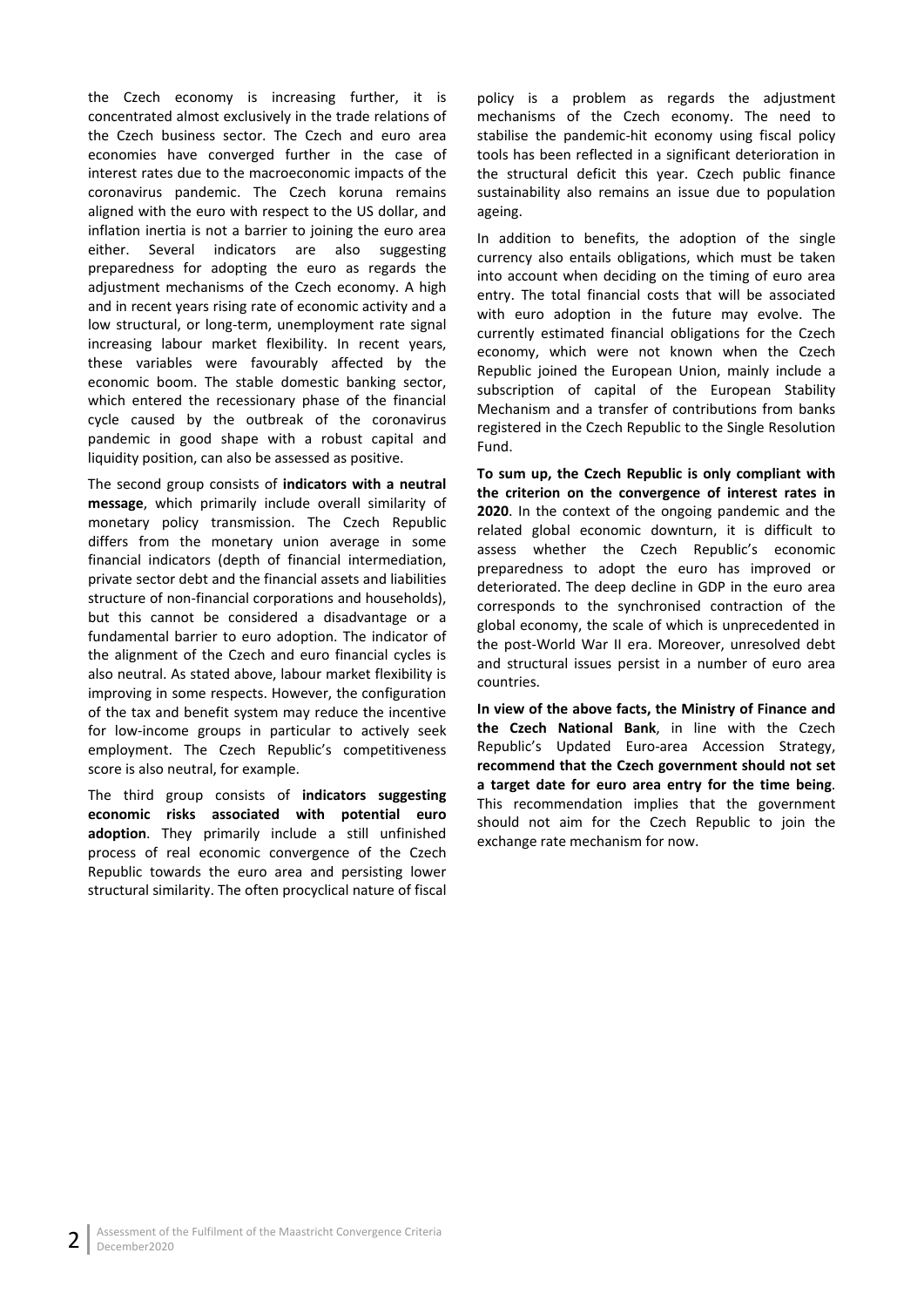# <span id="page-8-0"></span>**1 Fulfilment of the Maastricht Convergence Criteria**

**Four nominal convergence criteria** are assessed upon accession to the euro area: a criterion on price stability, a criterion on the government financial position, a criterion on the convergence of interest rates and a criterion on participation in the exchange rate mechanism. In 2020, the Czech Republic will probably only be compliant with the interest rate criterion. Due to the stabilising effect of public finances during the coronavirus crisis, it will not fulfil the criterion on the government financial position in the deficit component. It is very unlikely to meet the price stability criterion either, and it has not joined the exchange rate mechanism yet. The actual assessment of compliance with all the convergence criteria takes place at least two quarters ahead of the planned changeover date in the given country. Precise definitions of all the criteria are given in Appendix A; this section provides a detailed analysis of compliance with the criteria.

# <span id="page-8-1"></span>**1.1 Criterion on Price Stability**

The price stability criterion assesses the rate of consumer inflation, which must not be more than 1.5 pp higher than the average of the three best performing European Union (EU) countries in terms of price stability.

**The Czech Republic was compliant with this criterion in 2018, but not in 2019,** partly because of its low reference value. In 2019, inflation in the Czech Republic was primarily affected by domestic factors reflecting long-running growth of the Czech economy and in particular a tight labour market situation amid a positive output gap. Those factors were reflected in faster wage growth, which stemmed from low unemployment and a high number of vacancies. The elevated inflation simultaneously reflected rising household consumption. The Czech Republic therefore ranked among the EU countries with higher inflation in 2019 (see Chart 1.1).

<span id="page-8-3"></span>



*Source: Eurostat (2020)*.

#### <span id="page-8-2"></span>**Table 1.1: Harmonised index of consumer prices**

*average for last 12 months vs. average for previous 12 months as of end of period; growth in %*

The aforementioned strong domestic inflation pressures are still fading this year due to the very tight labour market before the outbreak of the coronavirus pandemic. Moreover, the overall inflation pressures were amplified by the March depreciation of the koruna and by a surge of growth in corporate costs and a drop in labour productivity during the shutdowns of the economy in the spring. A deterioration in the functioning of international supply networks and global production (value) chains is having the same effect. The Czech Republic has ranked among the EU countries with the highest inflation so far in 2020. The reference value has declined, so the Czech Republic is **very unlikely to meet the criterion on price stability in 2020** (see Table 1.1).

The inflation pressures should ease next year as the decline in aggregate demand passes through to inflation with a lag. Lower inflation will also be fostered by renewed appreciation of the koruna, a decline in wage costs and a slowdown in growth of other corporate costs. Fulfilment of the price stability criterion has long been aided by the CNB's inflation target, which is set at 2% for the national consumer price index. At the same time, the level of the criterion should increase to last year's level, as inflation is expected to recover in countries with currently low inflation. The Czech Republic should therefore be **compliant with the criterion in 2021**.

| average for last 12 months vs. average for previous 12 months as of end of period, growth in 70 |      |      |        |        |        |      |      |      |          |          |
|-------------------------------------------------------------------------------------------------|------|------|--------|--------|--------|------|------|------|----------|----------|
|                                                                                                 | 2012 | 2013 | 2014   | 2015   | 2016   | 2017 | 2018 | 2019 | 2020     | 2021     |
|                                                                                                 |      |      |        |        |        |      |      |      | Forecast | Forecast |
| Average for 3 EU countries with lowest inflation* <sup>[2]</sup>                                | 1.6  | 0.3  | $-0.2$ | $-0.9$ | $-0.8$ | 0.6  | 0.7  | 0.4  | $-0.5$   | 0.4      |
| Reference value                                                                                 |      |      | 1.3    | 0.6    | 0.7    | 2.1  | 2.2  | 1.9  | 1.0      | 1.9      |
| <b>Czech Republic</b>                                                                           | 3.5  | 1.4  | 0.4    | 0.3    | 0.6    | 2.4  | 2.0  | 2.6  | 3.4      | 1.8      |

*Note: \* More precisely, the three best performing member countries in terms of price stability (see Appendix A). The outlook for 2020 and 2021 was taken from the Convergence and Stability Programmes of individual Member States. Where data were not available in those programmes, data from the European Commission's July 2020 economic forecast were used instead (Bulgaria, France, Poland and Romania for 2021; Germany, Portugal and Spain for 2020 and 2021). Owing to the unavailability of average HICP inflation rates, average national CPI inflation rates were used for Austria and Croatia. Greece and Cyprus were excluded from the calculation of the criteria in the assessment of inflation for 2015, and Cyprus and Romania were excluded for 2016. The approach adopted was thus similar to that used by the EC and the ECB in their June 2016 Convergence Reports. Source: Eurostat (2020), Convergence Programmes and Stability Programmes of EU Member States. MF CR (2020a) calculations and forecasts.*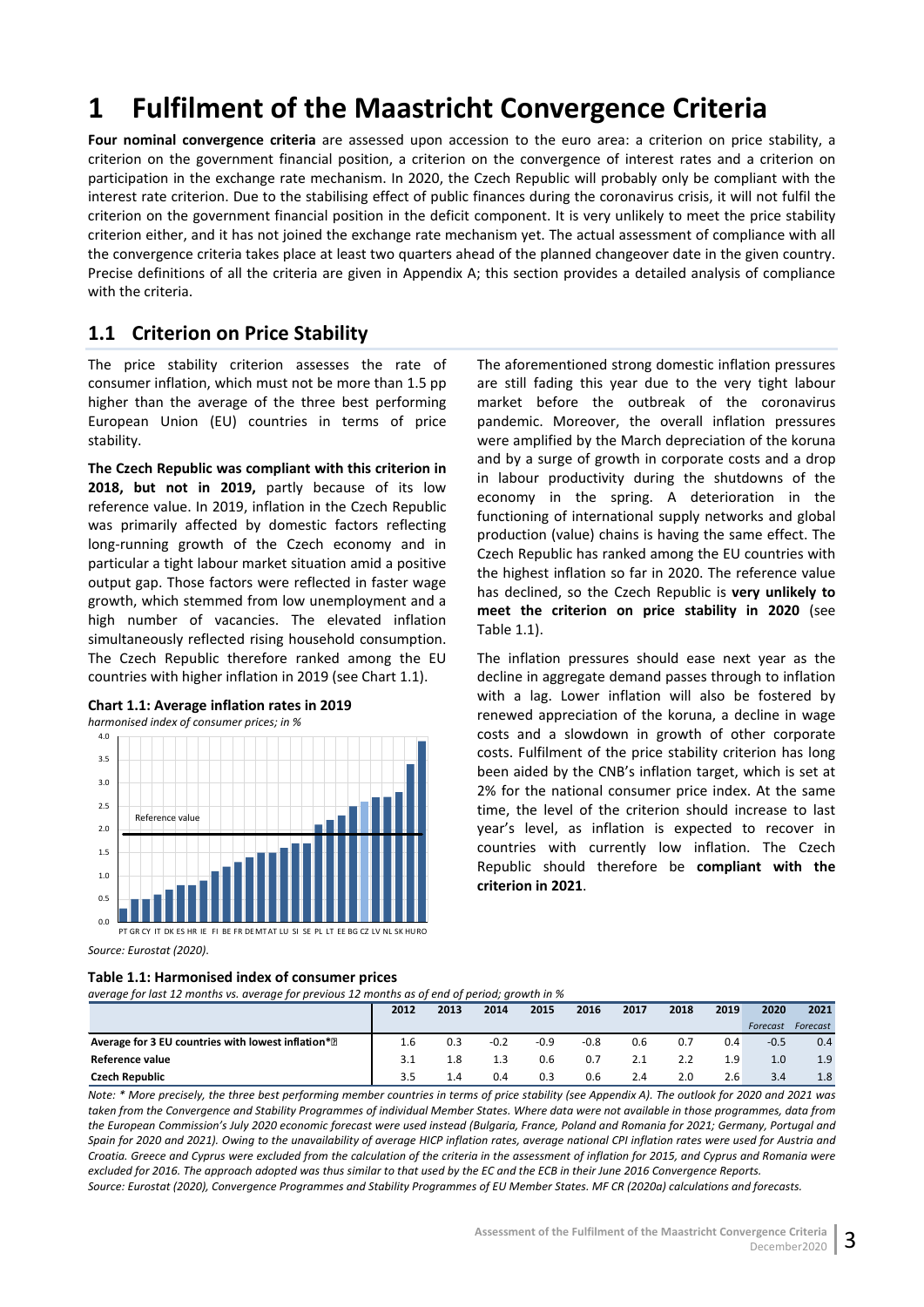# <span id="page-9-0"></span>**1.2 Criterion on the Government Financial Position**

The criterion on the government financial position is satisfied when both components of the fiscal criterion are fulfilled in a sustainable manner, i.e. a general government deficit of no more than 3% of GDP and general government debt of no more than 60% of GDP, unless the government debt ratio is sufficiently diminishing and approaching the reference value at a satisfactory pace.

The Czech Republic recorded a general government surplus in 2016–2019. **The general government surplus was 0.3% of GDP in 2019**. On the revenue side, this was aided by growth in tax revenues and social security contributions. However, there was also growth in expenditure, especially compensation of employees, social transfers in kind, social benefits and investment.

**The Ministry of Finance** (MF CR) **expects a general government deficit of 6.4% of GDP for 2020**. The sharp deterioration in government finances is due to a slump in economic activity in the current COVID-19 pandemic and related government fiscal stabilisation measures. On the revenue side, tax revenue is falling sharply, especially in the case of corporate income tax. Strong expenditure growth is being caused by a marked increase in current expenditure – subsidies, social benefits and social transfers in kind – and a rise in investment expenditure. In addition, capital transfers are increasing sharply.

From the perspective of fiscal policy and budgetary surveillance, attention is paid to the balance adjusted for the business cycle and one-off and other temporary measures (the "structural balance"). Chart 1.2 captures the structural components of the general government balance quantified by the method of the Organisation for Economic Co-operation and Development, which is also used in modified form by the European Commission (EC). Under this methodology, the Ministry of Finance expects a structural deficit of 3.1% of GDP in 2020.

The structural balance is compared with the MTO of each EU Member State. The MTO for the Czech Republic is currently a structural deficit of 0.75% of GDP. **After the Czech Republic joins the euro area, the MTO for the structural deficit may be tightened** to no more than

**0.5% of GDP** (under the Treaty on Stability, Coordination and Governance in the Economic and Monetary Union). For parties to the Treaty, the structural deficit limit of 1.0% of GDP only applies if the government debt ratio is significantly below 60% of GDP and risks to long-term sustainability are low.

#### <span id="page-9-2"></span>**Chart 1.2: General government balance structure** *in % of GDP; output gap in % of potential output*



*Note: On the revenue side, the one-off operations in 2020 consist of a waiver of premiums for certain employers and a waiver of advance payments for self-employed persons. On the expenditure side, they comprise compensation of wage costs, funds provided to tenants and accommodation facilities, extended and increased attendance allowance, purchases of medical supplies and a compensation bonus for persons listed in law.* 2011 2012 2013 2014 2015 2016 2017 2018 2019 2020

*See the Budgetary Documentation for the Draft Act on the State Budget of the Czech Republic for 2021.*

*Source: CZSO (2020). MF CR calculations and forecasts.*

The sizeable deficit was reflected in an increase in general government debt this year. However, **the debt level** should remain below the reference debt level defined in the Maastricht convergence criteria.

The negative fiscal effects of **population ageing** pose the main risk to the long-term development of general government finance. In addition to demographics, this is due to the adoption of some measures in the public pension system in recent years which worsen the financial sustainability of the pay-as-you-go system. However, risks also stem from other areas of long-term expenditure, specifically from the configuration and functioning of the health and long-term care systems (for details see MF CR, 2020b).

| general government balance and debt; in % of GDP |        |        |        |        |        |      |        |        |          |          |
|--------------------------------------------------|--------|--------|--------|--------|--------|------|--------|--------|----------|----------|
|                                                  | 2012   | 2013   | 2014   | 2015   | 2016   | 2017 | 2018   | 2019   | 2020     | 2021     |
|                                                  |        |        |        |        |        |      |        |        | Forecast | Forecast |
| Reference value of government balance            | $-3.0$ | $-3.0$ | $-3.0$ | $-3.0$ | $-3,0$ | -3.0 | $-3.0$ | $-3.0$ | $-3.0$   | $-3.0$   |
| <b>Czech Republic</b>                            | $-3.9$ | $-1.3$ | $-2.1$ | $-0.6$ | 0.7    | 1.5  | 0.9    | 0.3    | $-6.4$   | -4.9     |
| Reference value of general government debt       | 60.0   | 60.0   | 60.0   | 60.0   | 60.0   | 60.0 | 60.0   | 60.0   | 60.0     | 60.0     |
| <b>Czech Republic</b>                            | 44.2   | 44.4   | 41.9   | 39,7   | 36,6   | 34,2 | 32.1   | 30.2   | 39.4     | 42.7     |

<span id="page-9-1"></span>**Table 1.2: General government balance**

*general government balance and debt; in % of GDP*

*Note: A precise definition of this criterion is given in Appendix A.*

*Source: CZSO (2020). Forecasts from the Budgetary Documentation for the Draft Act on the State Budget of the Czech Republic for 2021.*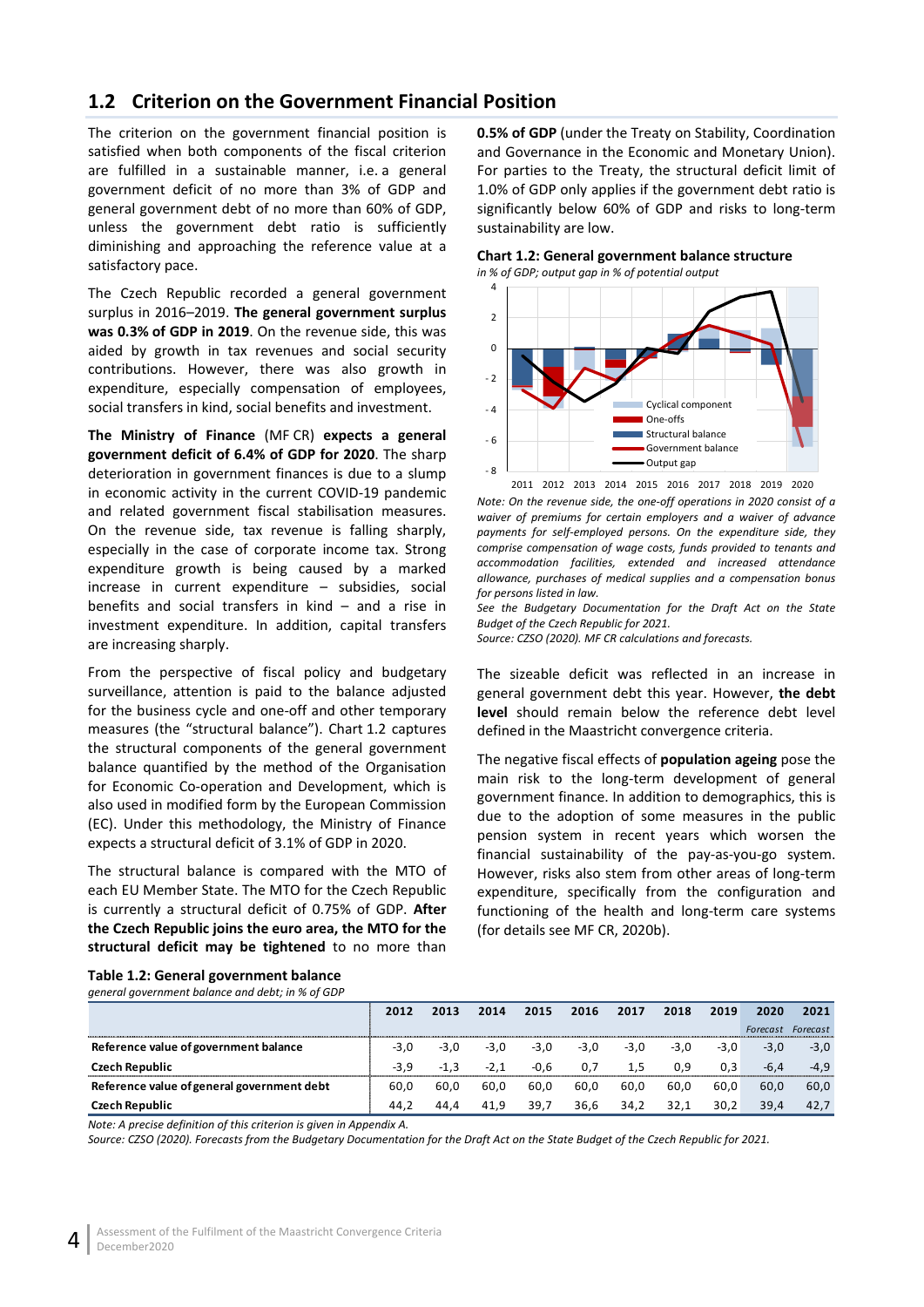# <span id="page-10-0"></span>**1.3 Criterion on the Convergence of Interest Rates**

Under the criterion, convergence of interest rates is achieved if yields on bonds with an average residual maturity of 10 years do not exceed by more than 2 pp the average of the yields on bonds in the three best performing EU states in terms of price stability. Longterm interest rates on Czech government bonds stood at 2.0% in 2018 and 1.5% in 2019. **The criterion was thus fulfilled by considerable margin.**

Owing to the unavailability of interest rate projections for the reference countries in their Convergence Programmes and Stability Programmes, the expected value of the criterion cannot be accurately determined for 2020 and 2021. Based on the available values for 2020, during which Czech ten-year government bond yields declined to 1.0% in September and the average for the reference countries stood at 0.0%, this criterion is also expected to be fulfilled in 2020. Based on previous and expected developments, it is unlikely that the Czech Republic will not fulfil the interest rate convergence criterion in the medium term. However, this remains conditional on maintaining financial market confidence in Czech public finances combined with a high-quality Czech sovereign debt rating.

<span id="page-10-2"></span>**Chart 1.3: Long-term interest rates in 2019** *in %*



*Note: Data are not available for Estonia. Source: Eurostat (2020).*

#### <span id="page-10-1"></span>**Table 1.3: Long-term interest rates on government bonds** *yields on government bonds with residual maturity of 10 years; 12 month average; in %*

| yields on government bonds with residual maturity of 10 years; 12 month average; in % |      |      |      |      |      |      |      |      |          |          |
|---------------------------------------------------------------------------------------|------|------|------|------|------|------|------|------|----------|----------|
|                                                                                       | 2012 | 2013 | 2014 | 2015 | 2016 | 2017 | 2018 | 2019 | 2020     | 2021     |
|                                                                                       |      |      |      |      |      |      |      |      | Forecast | Forecast |
| Average for 3 EU countries with lowest inflation*                                     | 3.1  | 4.4  | 1.8  | 1.8  |      |      | 1.9  | 1.5  |          |          |
| Reference value                                                                       |      | 6.4  | 3.8  | 3.8  | 4.1  | 3.3  | 3.9  | 3.5  |          |          |
| <b>Czech Republic</b>                                                                 | 2.8  |      | 1.6  | 0.6  | 0.4  | 1.0  | 2.0  | 1.5  |          | 0.9      |

*Note: \* More precisely, the three best performing Member States in terms of price stability (see Appendix A). The outlook for long-term interest rates in 2020–2021 was not available for the reference countries in the Convergence Programmes and Stability Programmes.*

*Source: Eurostat (2020). MF CR (2020a) calculations and forecasts.*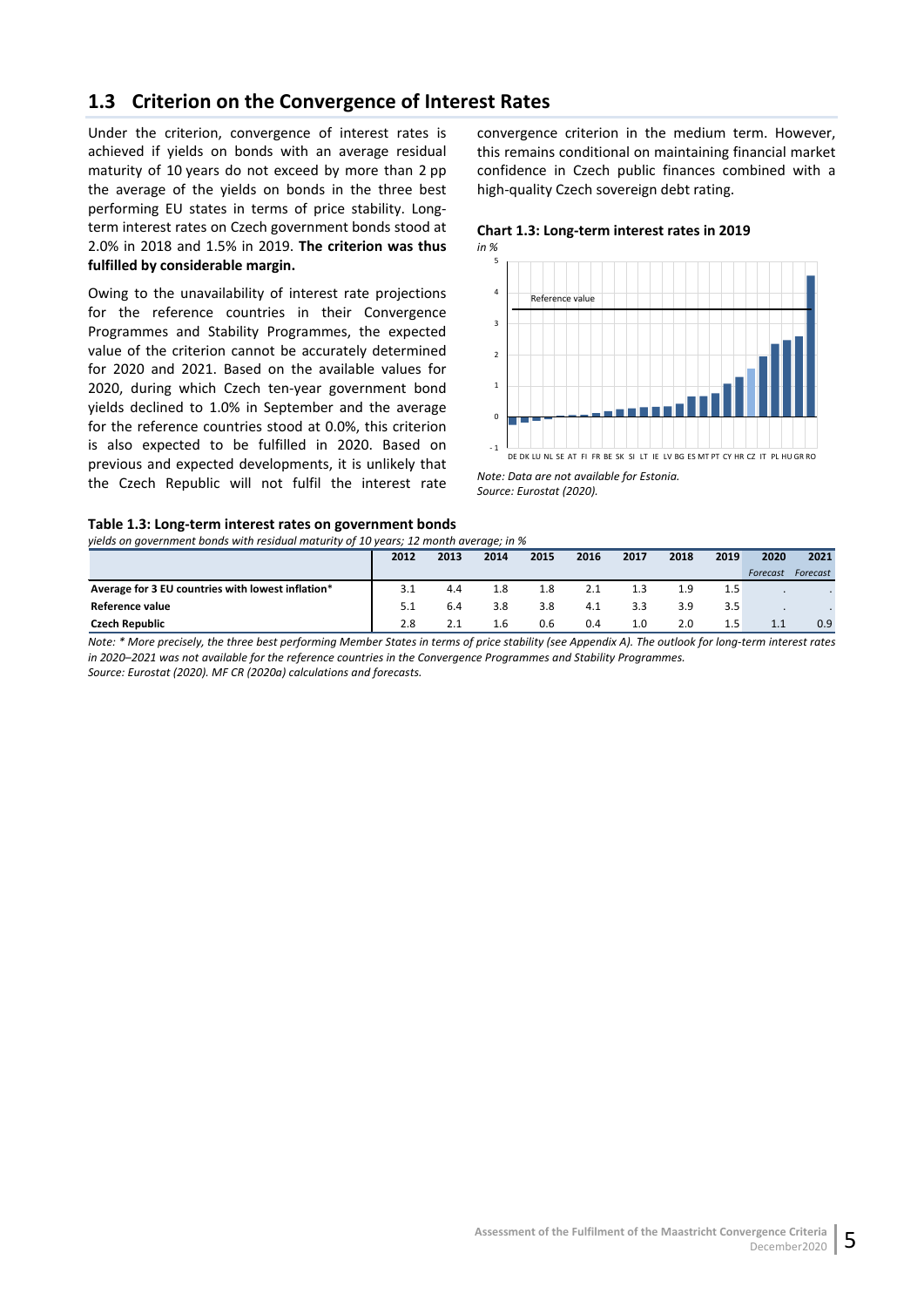# <span id="page-11-0"></span>**1.4 Criterion on Participation in the Exchange Rate Mechanism**

The admission of a state into the euro area is conditional on a successful, at least two-year stay of the national currency in the exchange rate mechanism (ERM II). The exchange rate is expected to move within the fluctuation band of ±15% without devaluation of the central rate and excessive pressures on the exchange rate. Formal fulfilment of the criterion on exchange rate stability will only be possible after the Czech Republic joins ERM II. Until then, the **assessment** can be made **only at an analytical level**.

The central rate of the koruna against the euro, against which exchange rate fluctuations would be monitored, would be set before entry into the exchange rate mechanism. The length of stay in the mechanism is set at a minimum of two years before the assessment of preparedness to adopt the euro. The Czech Republic's September 2003 Euro-area Accession Strategy, its August 2007 update and the December 2018 Assessment of the Fulfilment of the Maastricht Convergence Criteria and the Degree of Economic Alignment of the Czech Republic with the Euro Area imply that the Czech Republic should stay in ERM II for the minimum required period only.

For the purposes of this document, the hypothetical CZK/EUR central rate is set as the average exchange rate in 2018 Q1, i.e. the quarter preceding hypothetical ERM II entry at the start of 2018 Q2, which would have allowed euro adoption on 1 January 2021. Chart 1.4 shows that **the exchange rate fluctuated around the hypothetical central rate for most of the period under review**. The koruna depreciated sharply in response to

the outbreak of the COVID-19 pandemic, the measures taken to contain it, and the environment of elevated global risks. Subsequently, as the global financial market stress diminished, it gradually strengthened close to the hypothetical central rate. Over the entire period, the exchange rate of the koruna fluctuated comfortably within the ±15% band.

According to the MF CR forecast (2020a), the koruna's appreciation trend will continue, driven mainly by fading global uncertainty and gradual economic convergence. Appreciation connected with real convergence should not be inconsistent with fulfilment of the exchange rate criterion. This conclusion is supported by the fact that the assessment of this criterion has historically been more lenient on the appreciation side and shifts of the central rate to a stronger level have been tolerated.

#### <span id="page-11-1"></span>**Chart 1.4: Nominal CZK/EUR exchange rate**



*Note: The hypothetical central rate is simulated by the average exchange rate for 2018 Q1. Data up to 14 October 2020. Source: CNB (2020). MF CR calculations.*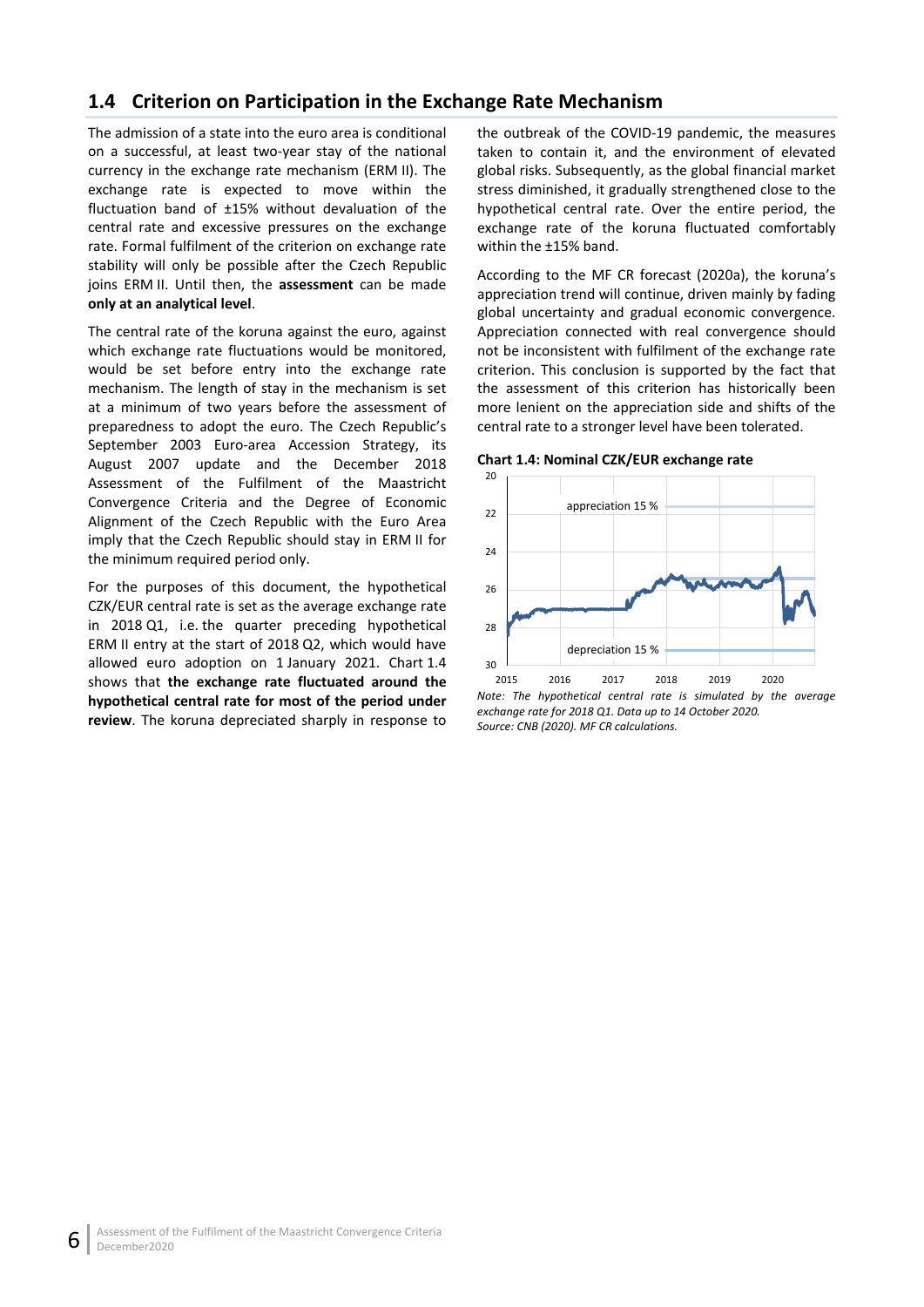# <span id="page-12-0"></span>**2 Assessment of the Degree of Economic Alignment**

Adoption of the single European currency should further increase the benefits accruing to the Czech Republic from its intense involvement in international economic relations. It would lead to the elimination of exchange rate risk vis-à-vis the euro area and thus to a reduction in the costs of trade and investment. However, it would simultaneously create new risks arising from the loss of independent monetary policy and exchange rate flexibility. It is associated with new institutional commitments, including the obligation to join the banking union and the European Stability Mechanism.

The key factors for the Czech economy are its alignment with the euro area and its ability to absorb potential asymmetric shocks after losing its own monetary policy.<sup>1</sup> The first part of this section therefore assesses the similarity of the long-term trends, medium-term development and structure of the Czech economy to the euro area, and in so doing indicates the size of the risk posed by the single euro area monetary policy for the Czech economy. The second part answers the question of to what extent the Czech economy is capable of absorbing the impacts of asymmetric shocks using its own adjustment mechanisms, namely autonomous fiscal policy, labour and product markets and the banking sector.

## <span id="page-12-1"></span>**2.1 Cyclical and Structural Alignment**

A high degree of alignment of the Czech economy with the euro area economy is a necessary condition for the euro adoption costs arising from the loss of the Czech Republic's own monetary policy to be relatively small.

<span id="page-12-2"></span>**Chart 2.1: Economic convergence of selected countries towards the euro area in 2019**



The process of catching up with the euro area in terms of economic, price and wage levels continued in the Czech Republic into 2019, but the **degree of real economic convergence** is still below the euro area average. Although the Czech Republic converged further towards the euro area average in all key indicators, the distance from that average is still significant for most indicators and remains a factor speaking against early euro adoption. If the euro were adopted, there could be sustained pressure on domestic inflation to rise above the CNB's current 2% target due to equilibrium appreciation of the real exchange rate and convergence

of the wage level.<sup>[2](#page-12-5)</sup>

Although the Czech Republic has long been showing high **correlation of economic activity with the euro area**, its cyclical alignment was lower in past years. This change was evident both in different GDP growth rates and a decline in the correlation of Czech export growth and economic growth in the euro area in the period before the coronavirus pandemic. However, the similar and identically timed economic response to the common external shock in the form of the outbreak of the global pandemic is bringing about a renewed increase in the measured cyclical alignment.

#### <span id="page-12-3"></span>**Chart 2.2: Real GDP growth in the Czech Republic and the euro area**

*year-on-year; seasonally adjusted; in %*



*Source: Eurostat (2020).*

The persisting **differences in the structure of the Czech economy** compared with that of the euro area consist mainly in an above-average share of industry in Czech GDP. As regards euro adoption, the structural differences pose a risk of possible asymmetric shocks, to which the single monetary policy would not be able to respond in full. Any structural changes in the monitored economies caused by the current coronavirus crisis will probably not become visible for some time.

<span id="page-12-4"></span> $1$  The analyses in this section are presented in detail in CNB (2020).

<span id="page-12-5"></span><sup>&</sup>lt;sup>2</sup> As shown, for example, by D'Adamo and Rovelli (2015), too early euro adoption in converging countries may foster excess inflation.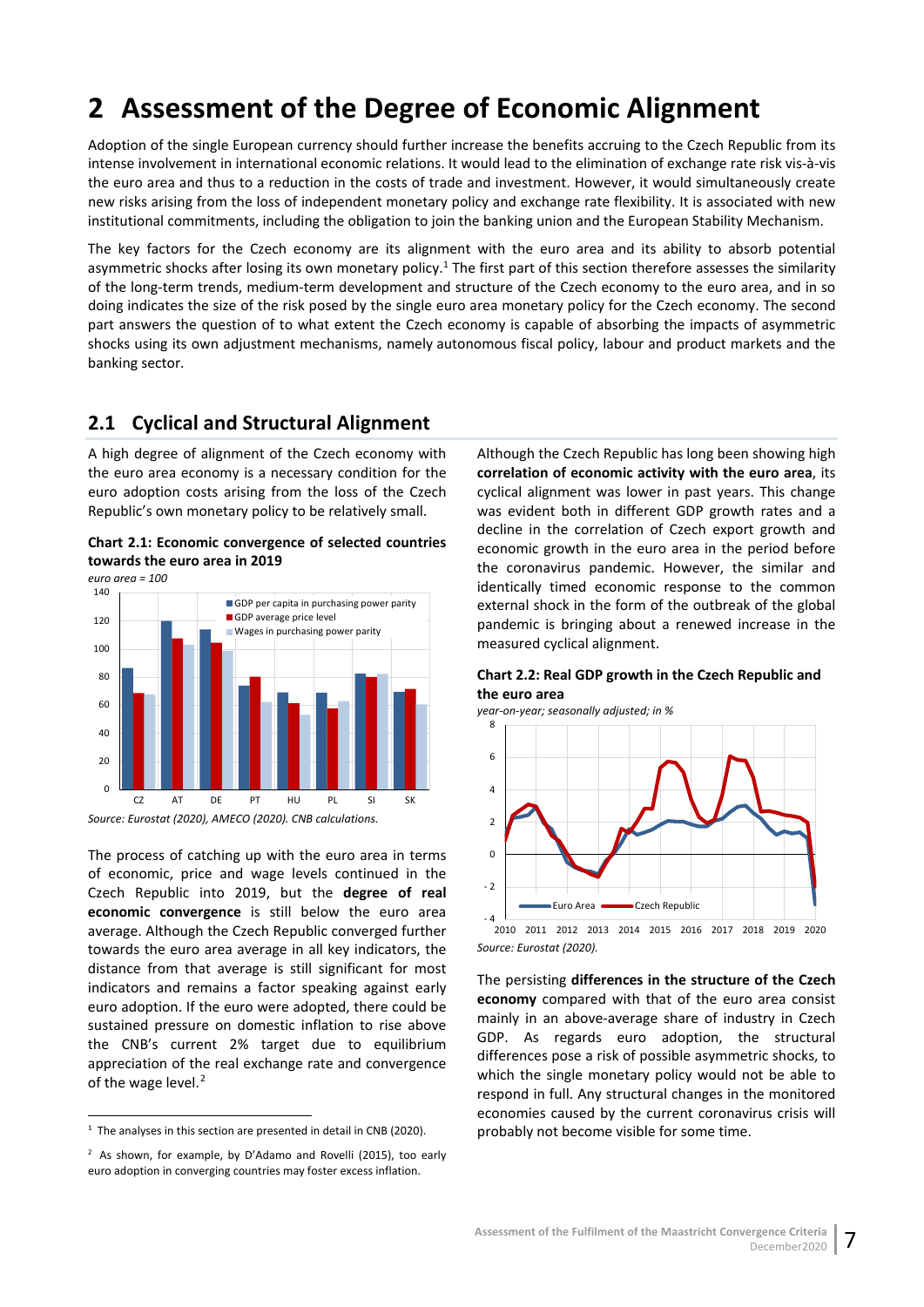<span id="page-13-0"></span>**Chart 2.3: Sectoral structure of the economy in 2019** *in % of gross value added*



*Note: The sectors are broken down by NACE classification: A: agriculture, forestry and fishing; B–F: industry and construction; G–L: services (trade, transport, ICT, financial intermediation, real estate services); M–U: other services. Source: Eurostat (2020). CNB calculations.*

The Czech Republic's strong **trade and ownership links** remain one of the strongest arguments for it joining the euro area. The elimination of exchange rate risk and transaction cost savings upon euro adoption would be greatly beneficial to the Czech corporate sector, which is intensively involved in the international division of labour. The relatively high intensity of international economic relations, accompanied, in the case of the Czech Republic, by high intensity of intra-industry trade, will in all probability lead to high synchronisation of economic shocks and cyclical alignment and hence lower costs associated with the loss of independent monetary policy. Alignment is also being supported by strong ownership links with the euro area.

<span id="page-13-1"></span>**Chart 2.4: Exports to the euro area and imports from the euro area**



The **alignment of the Czech and euro area financial cycles** increased in 2019, but the contributions of the individual components affecting the position in the financial cycle differ. The positions of the two economies in the financial cycle converged as the sharply falling financial cycle indicator for the Czech Republic approached the only slightly declining indicator for the euro area from above. In both cases, the decline was due to worse economic sentiment, as measured by consumer and business confidence. In the Czech Republic, the decline also reflected weakening credit growth and slightly slower property price growth, due, among other things, to monetary and macroprudential policy tightening in previous years. The difference between the maximum and minimum values of the financial cycle indicator across euro area countries narrowed in the second half of 2019, suggesting a slight decline in intra-euro area heterogeneity. The outbreak of the coronavirus crisis and the switch to the recessionary phase of the cycle can be expected to result in a gradual rise in synchronisation between these economies' financial cycles.

The **short-term interest rate differential** between the Czech Republic and the euro area narrowed in the first half of 2020 due to the CNB's response to the global economic shock. Like many other central banks, the CNB eased monetary policy in order to mitigate the impacts of the pandemic on price and financial stability and to support the Czech economy. With the ECB's deposit interest rate negative, the spread between the 3M PRIBOR and the 3M EURIBOR decreased below 1 pp. However, monetary conditions also eased further in the euro area, as the ECB significantly increased its asset purchases under the new Pandemic Emergency Purchase Programme. The difference between koruna and euro long-term interest rates also decreased slightly, so the risk of there being a large shock associated with interest rate convergence upon euro adoption remains relatively small.

The **Czech currency** reacts to changes in the environment outside the euro area similarly to the euro. The correlation between the koruna-dollar and eurodollar exchange rates temporarily dropped significantly in March 2020 as the koruna's exchange rate was negatively affected by a large outflow of short-term capital along with the initial impacts of the pandemic. Later, however, the koruna reversed its fall, almost reaching last year's level. As with other Central European currencies, the volatility of the koruna-euro exchange rate increased sharply due to the financial market tensions. The results of analyses of financial market convergence suggest strong and asymmetric impacts of the coronavirus crisis. Although the alignment of the individual segments of the Czech financial market with the euro area has long been gradually increasing, that alignment started to decrease and volatility to fall in April 2020.

The **depth of financial intermediation** and the level of private sector debt in the Czech Republic are well below the euro area average. However, the latter does not represent a level to which the Czech financial sector should converge. An excessively large financial sector and overleveraged private sector might exacerbate the cyclical decline in the real economy of the countries in question due to a negative shock (such as the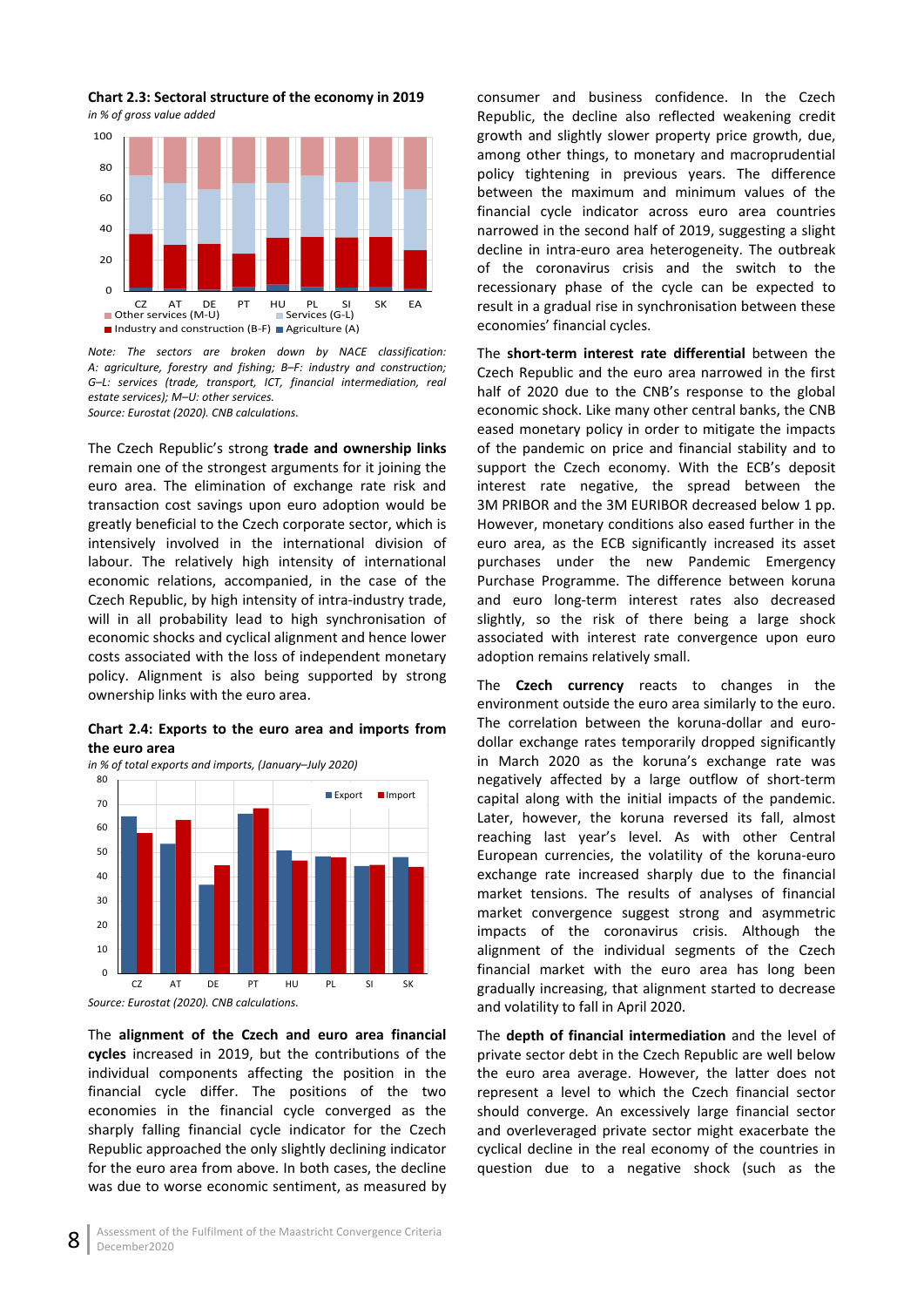coronavirus crisis), as was the case in some euro area countries during the global financial crisis.

The **structural similarity of the financing** of Czech and euro area firms has increased, while the structural similarity of the financial assets of Czech and euro area households has decreased further. The increase in similarity in the corporate sector was fostered again mainly by a decrease in the share of loans in total liabilities in the euro area amid no change of this share in the Czech Republic, and also by a decline in the share of other accounts payable of firms in the Czech Republic. The balance sheet similarity of Czech and euro area firms is significant. The decrease in the similarity of households' balance sheets is due mainly to a strong relative rise in the significance of units and shares in Czech households' total financial assets by comparison with euro area households amid persisting sizeable differences in holdings of other types of assets. The differences in the balance sheet structure of households in the Czech Republic and the euro area may imply different sensitivities to a change in interest rates and hence to the potential effect of the single monetary policy.

The interest rate fixation structure of loans in the Czech Republic and the euro area converged further, increasing the probability of similar **transmission of monetary policy through the interest rate channel.** Loans to households for house purchase continued to shift towards longer fixation periods both in the Czech Republic and the euro area, with 10-year fixations prevailing in the euro area and fixations of over five years and up to ten years prevailing in the Czech Republic. This is fostering greater similarity of monetary policy transmission, but it may also imply a decrease in the sensitivity of client interest rates to changes in short-term market or monetary policy rates. Fixation periods have also increased slightly further for loans to non-financial corporations in the Czech Republic and the euro area, but around 80% of loans provided to nonfinancial corporations in the countries under review still have floating rates or rates fixed for up to one year. This implies relatively fast transmission of changes in monetary policy rates and, in turn, market rates to loan rates in this segment. However, monetary policy transmission through the various channels works with different intensities in the Czech Republic and the euro area, as indicated by differences in the size of the individual components of the spread between client rates on loans to non-financial corporations and the overnight interbank rate. For a long time, this spread was lower in the Czech Republic, but it has risen above the euro area level in the Czech Republic due to the coronavirus crisis. The similarity of the composition of these ranges has meanwhile increased.

The Czech economy is characterised by gradually rising **use of the euro** by non-financial corporations, due to its high trade integration with the euro area and to domestic firms' efforts to hedge against exchange rate risk. This is reflected in increased drawdown of foreign currency loans, motivated in part by a widening of the positive interest rate differential between the Czech economy and the euro area over the last two years. Manufacturing – with its large proportion of exporters – and also the real estate sector have high shares of eurodenominated loans. Given the previous increase in corporate debt in foreign currencies, repayment of these loans may be adversely affected by a marked weakening of the koruna-euro exchange rate combined with a decline in euro revenues from abroad because of the coronavirus crisis. Growth in foreign currency loans slowed in the second quarter of 2020. This was accompanied by a substantial increase in short-term export hedging by some firms on the financial market. The share of euro payments between Czech firms has been largely unchanged at around 20% in recent years. By contrast, the euroisation of Czech households, which have negligible foreign currency debt and deposits, has long remained low.

## <span id="page-14-0"></span>**2.2 Adjustment Mechanisms**

If set correctly, **fiscal policy** should have a countercyclical effect in times of recession and thus be a stabilising element for the economy. Otherwise it becomes a source of shocks and deepening macroeconomic imbalances. In the current situation, it is difficult to assess the medium- and long-term fiscal policy outlook as regards the functionality of adjustment mechanisms. Given the current situation caused by the COVID-19 pandemic, fiscal policy is focused mainly on mitigating the economic and social consequences of the ongoing pandemic. The 3% Maastricht convergence criterion for the general government deficit will be exceeded in the Czech Republic in 2020, and the medium-term objective (MTO) for the structural balance (-0.75% of GDP) will not be met either. However, given

the need to stabilise the pandemic-hit economy using fiscal policy instruments, these developments are justified and in conformity with EU and domestic legislation. The government debt level on the eve of the pandemic was relatively low, and budgets were always at the level of the MTO or better in the past seven years. However, it should be noted that even before the outbreak of the pandemic, the overall and structural balance had worsened slightly in the Czech Republic, reflecting, among other things, growth in mandatory expenditure. Fiscal policy was thus procyclical in 2018 and 2019. Czech public finance sustainability remains unresolved. Population ageing will put increasing pressure on public finances. Going forward, the Czech Republic will not avoid the need to implement long-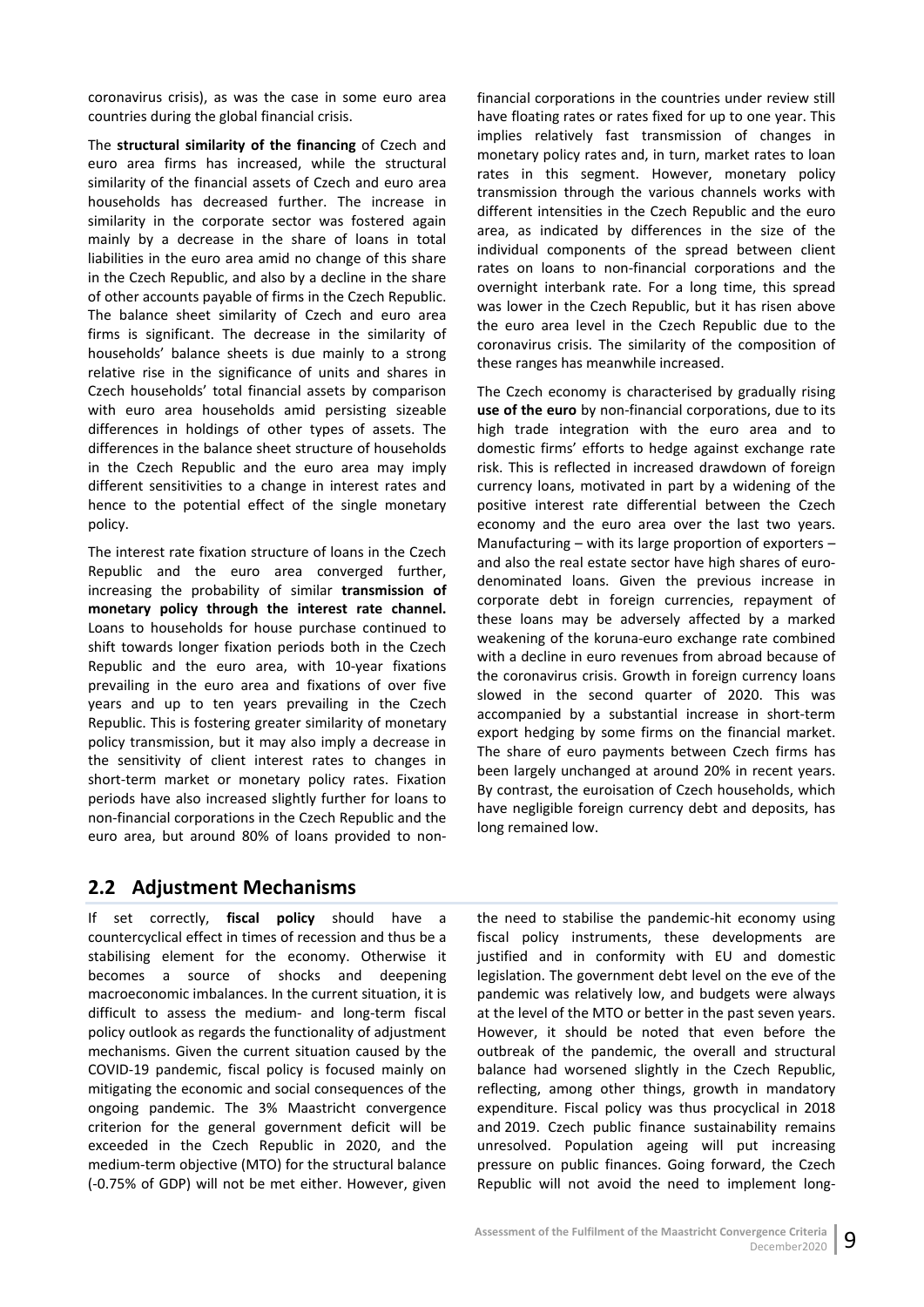postponed reforms of its social systems, especially the pension and health care systems and the provision of long-term care.

The **labour market** is another important mechanism through which the economy can cope with asymmetric shocks in the absence of independent monetary policy. Labour market indicators have been improving in recent years – because of the favourable phase of the business cycle and a decline in structural unemployment – but signs of a gradual cooling are beginning to show. This is indicated mainly by a decline in unemployment, a turnaround in the Beveridge curve and slower long-term growth in the rate of economic activity. The still very low long-term unemployment rate remains a positive for the time being. Increasing labour market flexibility was fostered until 2019 by a gradually increasing share of foreign nationals in the population; the rise in the share of part-time jobs has conversely halted. The configuration of the tax and social benefit system, which is giving rise to a risk of unemployment and low-income "traps", remains a negative aspect. The Czech Republic is still one of the better-scoring countries under review as regards the overall competitiveness of the economy.

#### <span id="page-15-0"></span>**Chart 2.5: Beveridge curve**



*Note: The graph presents data from the Labour Office (registered job applicants and registered vacancies) in accordance with the methodology used by the Ministry of Labour and Social Affairs. Source: Ministry of Labour and Social Affairs (2020).*

The **condition of the financial sector** of an economy plays an important role in its ability to absorb economic shocks. The domestic financial sector developed favourably last year and thus maintained its high resilience to potential adverse shocks. Its dominant segment, the banking sector, entered the recessionary phase of the financial cycle caused by the outbreak of the coronavirus pandemic with a robust capital and liquidity position. Profitability hit a historical high but started to decline with the onset of the crisis, due mainly to emerging growth in expected credit losses. The CNB supported the banking sector's capacity to absorb losses and lend to the real economy by gradually lowering the countercyclical capital buffer rate from 1.75% to 0.5%.

<span id="page-15-1"></span>



*Note: The capital ratio is the ratio of a bank's capital to its riskweighted assets. It thus expresses the bank's financial strength and measures its ability to cover any future losses with capital. Source: IMF (2020), Eurostat (2020).*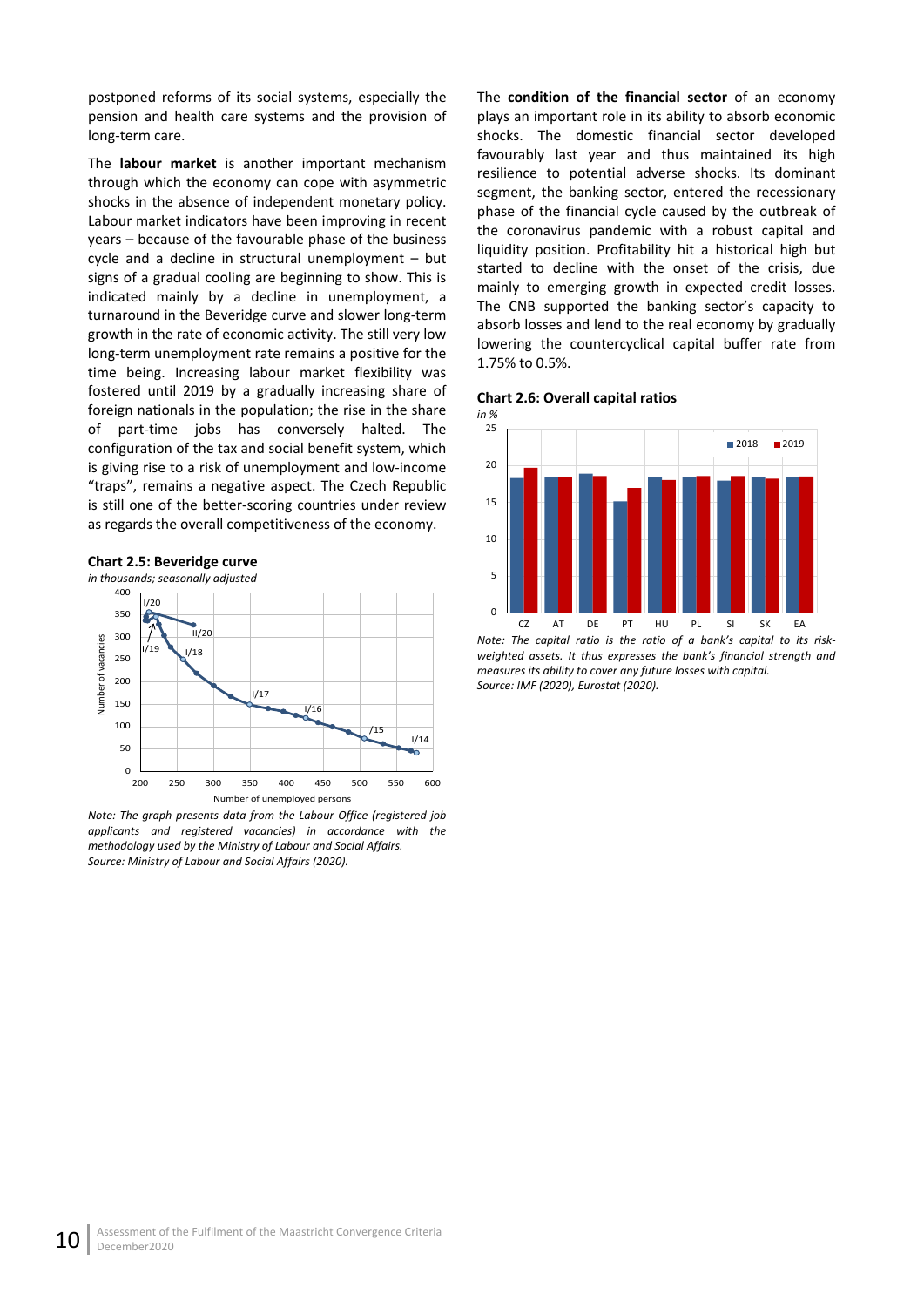# <span id="page-16-0"></span>**3 Situation and Institutional Developments in the Euro Area**

Economic growth in the euro area gradually slowed down in 2017–2019 owing to weaker global trade dynamics and increased uncertainty, reaching 1.3% in 2019. All the major economies of the euro area have declined significantly this year due to the COVID-19 pandemic, and only a gradual recovery is expected. Some countries are experiencing longterm structural problems, solutions of which have been temporarily put on the back burner due to the recession.

# <span id="page-16-1"></span>**3.1 Situation in the Euro Area**

Economic alignment of euro area countries is essential to the smooth functioning of the monetary union. Although some macroeconomic imbalances diminished in 2019 due to the rate of economic growth and a more restrictive regulatory framework, large differences persist.

Protectionist measures and trade tensions between major economies resulted in weakening economic confidence. Risks in this area persist, with the import duties on European cars under consideration by the USA set to have the biggest impact. The United Kingdom left the EU on 31 January 2020, marking the start of the transition period for resolving outstanding issues. This period ends at the end of this year and, under the withdrawal agreement between the EU and the UK, cannot be extended.

The trends in the relative economic levels of the euro area Member States are very uneven. While the Baltic countries and Slovenia recorded an improvement in previous years, the economies of the southern countries (Italy, Spain, Greece and Portugal) have been virtually flat in relative terms in recent years and their economic position is noticeably weaker than it was in 2008–2009. Despite some improvement, there are still substantial differences in the labour market. In 2019, the rate of unemployment exceeded 17% in Greece and 14% in Spain, while in Italy it fell to 10%. The long-term unemployed account for a large proportion of the total unemployed. In Germany and the Netherlands, by contrast, the unemployment rates were above 3%. However, due to the impact of the coronavirus pandemic, especially on the services sector, the rate of unemployment in the euro area is likely to show an upward trend in 2020 despite the employment support programmes rolled out by governments.

After a long decline, the euro area general government deficit was virtually unchanged year on year in 2019, at 0.6% of GDP (the same as in 2007, the year before the economic crisis). General government debt exceeded 60% of GDP in nine euro area countries. In Portugal, Greece and Italy, it was even well above 100% of GDP. The average debt in the euro area fell to 84% of GDP. In 2019, only ten of the 19 euro area countries were compliant with both the deficit and debt reference values.

General government finance is expected to deteriorate considerably across the board this year due to the coronavirus pandemic. The restrictive measures, which have led to an economic contraction, will be reflected in a drop in revenues. Faster growth in government expenditure resulting from large-scale government support programmes will have the same effect. According to estimates, no euro area country will fulfil both fiscal reference criteria in 2020.



#### <span id="page-16-2"></span>**Chart 3.1: Fiscal positions in the euro area and the Czech Republic** *in % of GDP*

*Note: The Czech Republic is not a euro area country and is only listed here for comparison. Data as of 22 October 2020. Source: Notification tables of the various countries, Eurostat (2020).*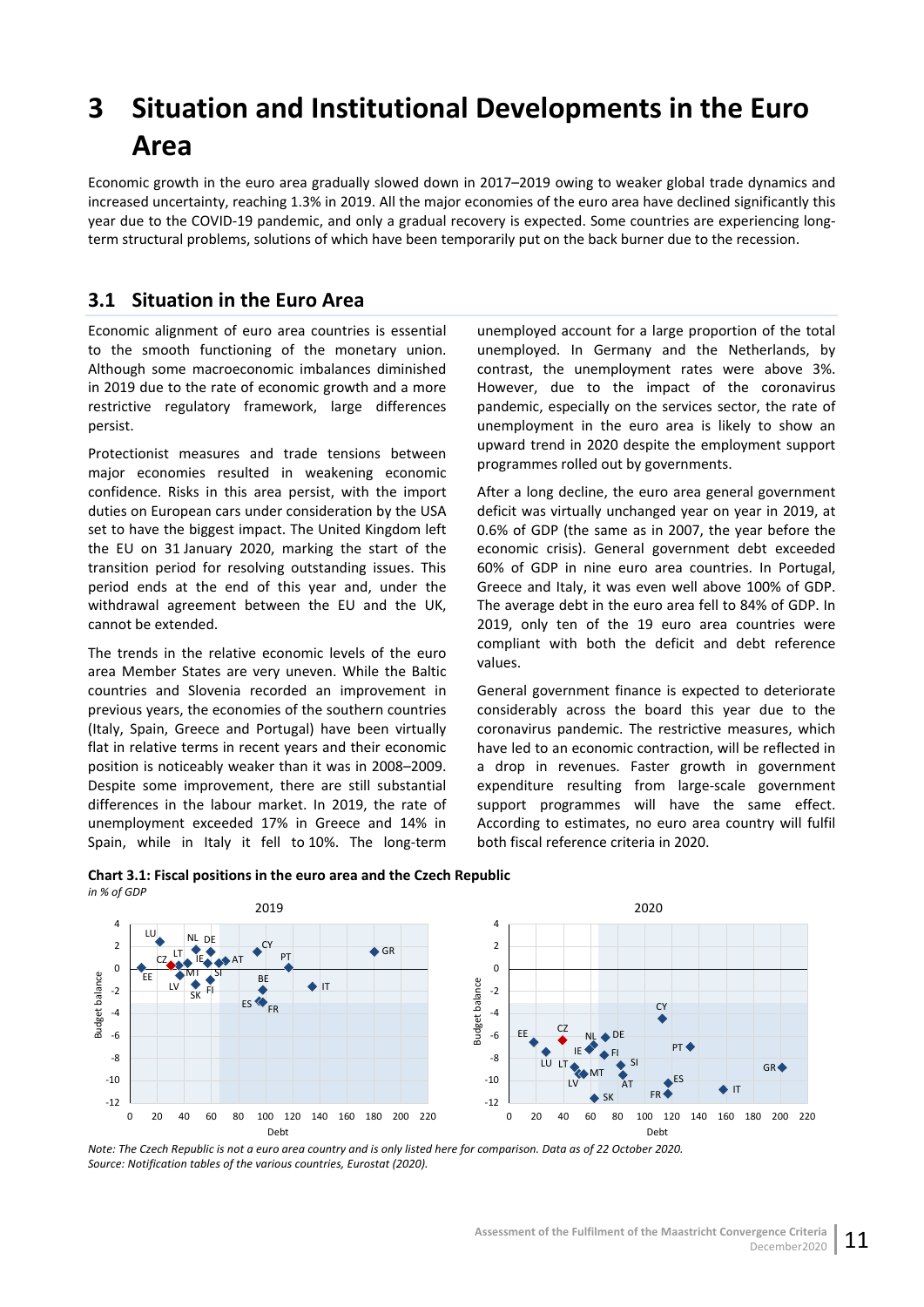The expected fall in economic output due to the COVID-19 pandemic should have a stronger impact on major economies with macroeconomic imbalances (Italy, France and Spain). This could further widen the divergence in the economic paths of the euro area countries and exacerbate fiscal imbalances. From the medium- and long-term perspective, unresolved trade issues and inconsistent and incomplete implementation of structural reforms are not helping economic growth either.

# <span id="page-17-0"></span>**3.2 Institutional Developments in the EU and Related Obligations**

Since the Czech Republic joined the EU, many reforms have been implemented at the EU level in order to enhance the stability and deepening of the Union. Nonetheless, the institutional framework of the EU and especially of the euro area is continuing to evolve, and additional institutional and financial obligations may arise for the Czech Republic from the submitted and possible future proposals. These must be taken into consideration when deciding on euro area entry, along with the benefits such proposals may have for the smooth functioning of the euro area and the prosperity of its Member States.

A Strategic Agenda for 2019–2024 was adopted at the European Council meeting in June 2019. This set out priorities for the EU going forward and, among other things, confirmed that deeper economic and monetary union is a priority for the EU, as it would strengthen its economic stability, resilience and growth potential.

In June 2019, the euro area Member States took another minor step towards achieving this goal by agreeing on the main elements of the budgetary instrument for euro area and non-euro area countries. In connection with the Next Generation EU instrument prepared in response to the COVID-19 pandemic, the originally proposed instruments have been changed so that they now pertain to all EU countries.

During 2020, the work at EU level has been focused primarily on measures directly connected with containing the COVID-19 pandemic, and, as a result, activities related to the completion of the banking union were set aside. The Member States returned to this topic in September and committed to further intensive work in this area.

However, some progress has been made in developing the banking union. A banking package to strengthen the resilience and resolvability of EU banks was adopted in 2019. The package enshrined a set of reforms aimed at improving the situation in those areas. It also implements important international standards and aims to contribute to the completion of the implementation of "post-crisis" international regulation.

The Commission has been working continuously with the Member States concerned to reduce the high level of non-performing loans – in the framework of the European Semester and elsewhere – and the Commission has proposed a comprehensive framework for dealing with non-performing loans in accordance

with the state aid rules. Banks have made significant progress since the crisis in reducing their debt levels, improving the quality of their loan portfolios and increasing their liquidity.

The latest Commission Progress Report (EC, 2019b) reveals that the non-performing loans ratio for all EU banks further declined towards pre-crisis levels in the third quarter of 2018, falling to 3.3%. Nonetheless, the measures adopted in response to the spread of the coronavirus this year can be expected to have negative impacts on this indicator, especially after the temporary loan moratorium ends. In 2019, the European Parliament and the EU Council agreed on new regulations for the application of capital requirements to banks that have non-performing loans on their balance sheets. The aim of the reform is to ensure that banks allocate sufficient own funds if new loans cease to be repaid, and to put appropriate incentives in place to prevent the accumulation of non-performing loans.

By contrast, no further progress has been made on a joint European Deposit Insurance Scheme for the euro area. Technical negotiations continued in this area during 2019 and until March 2020, when they were effectively suspended due to the pandemic. The issue of the common backstop for the Single Resolution Board was also discussed. This is a last resort instrument to be used if the Single Resolution Fund becomes depleted. In the euro area, the backstop will take the form of a European Stability Mechanism (ESM) credit line for the Single Resolution Board. As non-euro area banking union countries cannot be members of the ESM, they will provide the Single Resolution Fund with parallel credit lines under similar conditions to ensure equal treatment. The total sum of all the credit lines forming the backstop should equal the target level of the Single Resolution Fund, currently estimated at EUR 60– 70 billion. The backstop will be fiscally neutral in the medium term, because the funds used in individual cases will always be repaid within three to five years, out of contributions collected from the banks in the banking union.

When it comes to the capital market, the EU has since 2015 been developing the concept of a Capital Markets Union. Building on a 2017 Mid-Term Review of the implementation of legislative and non-legislative measures, and following calls from the European Parliament (draft own initiative report, June 2020) and Council (Council conclusions, 5 December 2019), the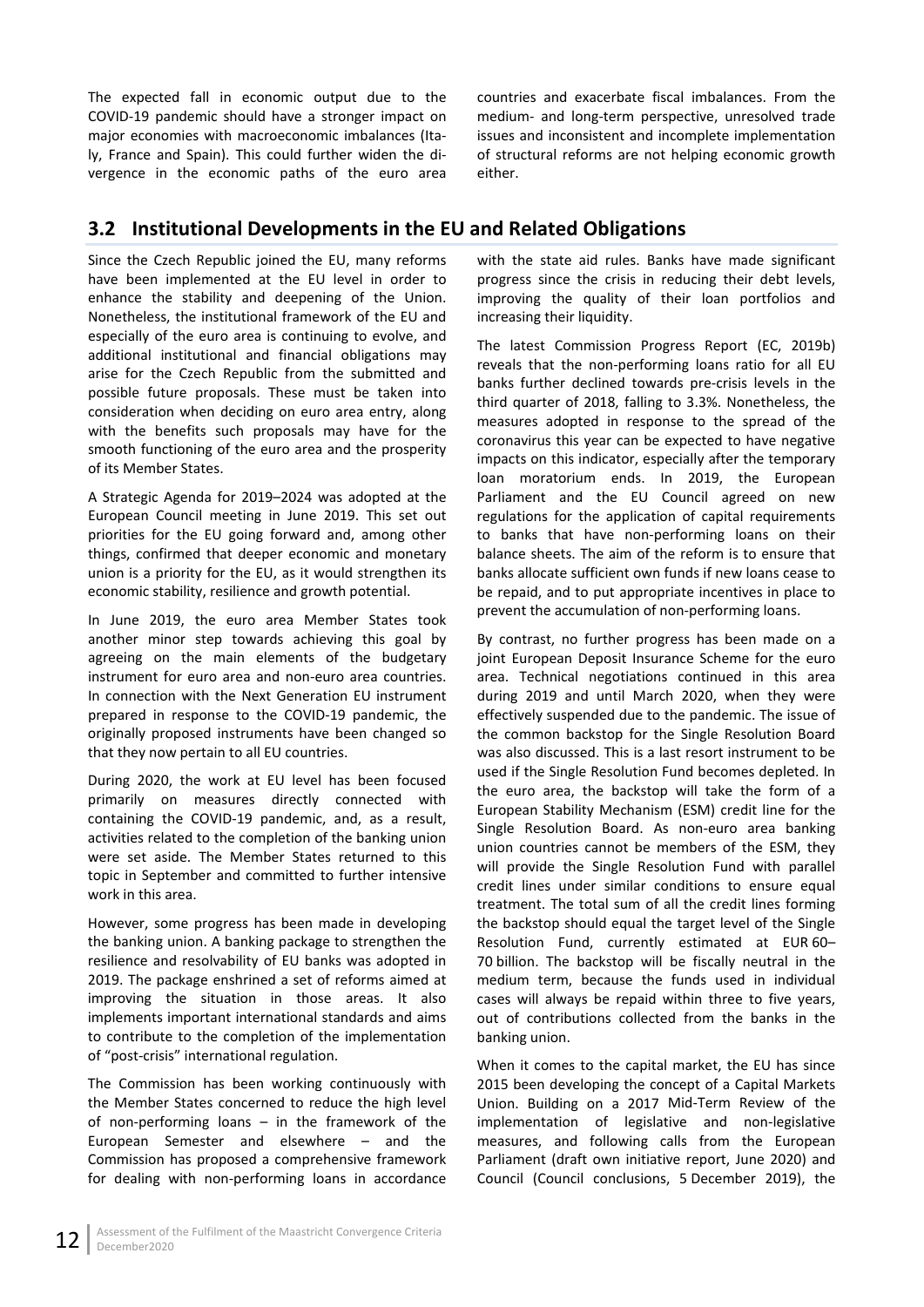Commission in September 2020 published a new, ambitious Action Plan to boost the EU's Capital Markets Union over the coming years. The EU's top priority is to ensure that Europe recovers from the unprecedented economic crisis caused by coronavirus. According to the Commission, developing the EU's capital markets, and ensuring access to market funding, will be essential in this task.

In its Action Plan, the Commission put forward altogether sixteen legislative and non-legislative proposals which should contribute to the real fulfilment of the general objectives the EU set for itself at the start of the whole project. Specifically the Commission proposes to focus on simplifying access to company information, making it easier for SMEs to access nonbank finance, strengthening investor protection, harmonising national insolvency legislation and creating a single rulebook for EU capital market supervision.

Building the Capital Markets Union is a long-term project. In evaluating its first phase, the Commission and the Council agreed that significant progress had been made formally (as regards the submission and adoption of the planned measures). However, it cannot be said that any major progress has been achieved in the areas of focus of the Capital Markets Union. One reason for this is that it is not possible to fully evaluate the true impact of all the measures adopted, given the time aspect and the current extraordinary economic situation.

The work on deepening the Economic and Monetary Union was suspended from March to August 2020 due to the coronavirus crisis. Although work started again in September, neither the reform of the ESM nor the introduction of the backstop had been finalised by the cut-off date of this Assessment. Nonetheless, an important decision was taken in July 2020 to enlarge the banking union to include Bulgaria and Croatia and to accept them into the ERM II (see the Box for details). After fulfilling all the necessary conditions, the two countries joined ERM II and the banking union with the intention of adopting the euro as soon as possible.

As regards the response to the economic situation caused by the COVID-19 pandemic, relevant measures amounting to EUR 540 billion were initiated at European level during March 2020. The main elements of the joint response were an ESM credit line, EU budget

instruments (especially SURE, an instrument to mitigate unemployment risks in an emergency) and a guarantee fund provided by the European Investment Bank.

In addition, the European Commission in May 2020 published a communication on the plan to support economic recovery in the EU (EC, 2020d). The aim of the proposal is to harness the full potential of the EU budget to mobilise investment and frontload financial support in the first crucial years of recovery. The proposals were endorsed politically at the July European Council, and approval of the related legislation is now underway in Council and the European Parliament. The main pillar of the recovery plan is the multiannual financial framework for 2021–2027, approved at EUR 1,074 billion (at 2018 prices). New tools will be created and key programmes strengthened so that investment can be directed quickly to where it is most needed. The other pillar is a EUR 750 billion recovery instrument – "Next Generation EU" – aimed at temporarily boosting the EU budget with financing raised on the financial markets.

The centrepiece of the recovery instrument is a Recovery and Resilience Facility. The aim of the facility is to provide large-scale financial support for reforms in the Member States and for public investment projects that will strengthen the cohesion and resilience of the Member States. The proposed allocation of EUR 672.5 billion (at 2018 prices) is a combination of grants (EUR 312.5 billion) and supplementary voluntary preferential loans (EUR 360 billion). To some extent, the facility builds on the work on the aforementioned budgetary instrument for the euro area and the noneuro area countries.

Given the ongoing discussions in the EU about the future institutional arrangement of the euro area, the obligations that would arise for the Czech Republic on accession to the euro area cannot be fully assessed at present. The new approach to accepting new members into ERM II is also important from the Czech Republic's perspective (see the Box). The estimated financial costs associated with the Czech Republic's hypothetical entry into the euro area, which arise mainly from participation in the banking union and the ESM and payment of the rest of the share in the subscribed capital of the ECB, are quantified in Appendix B.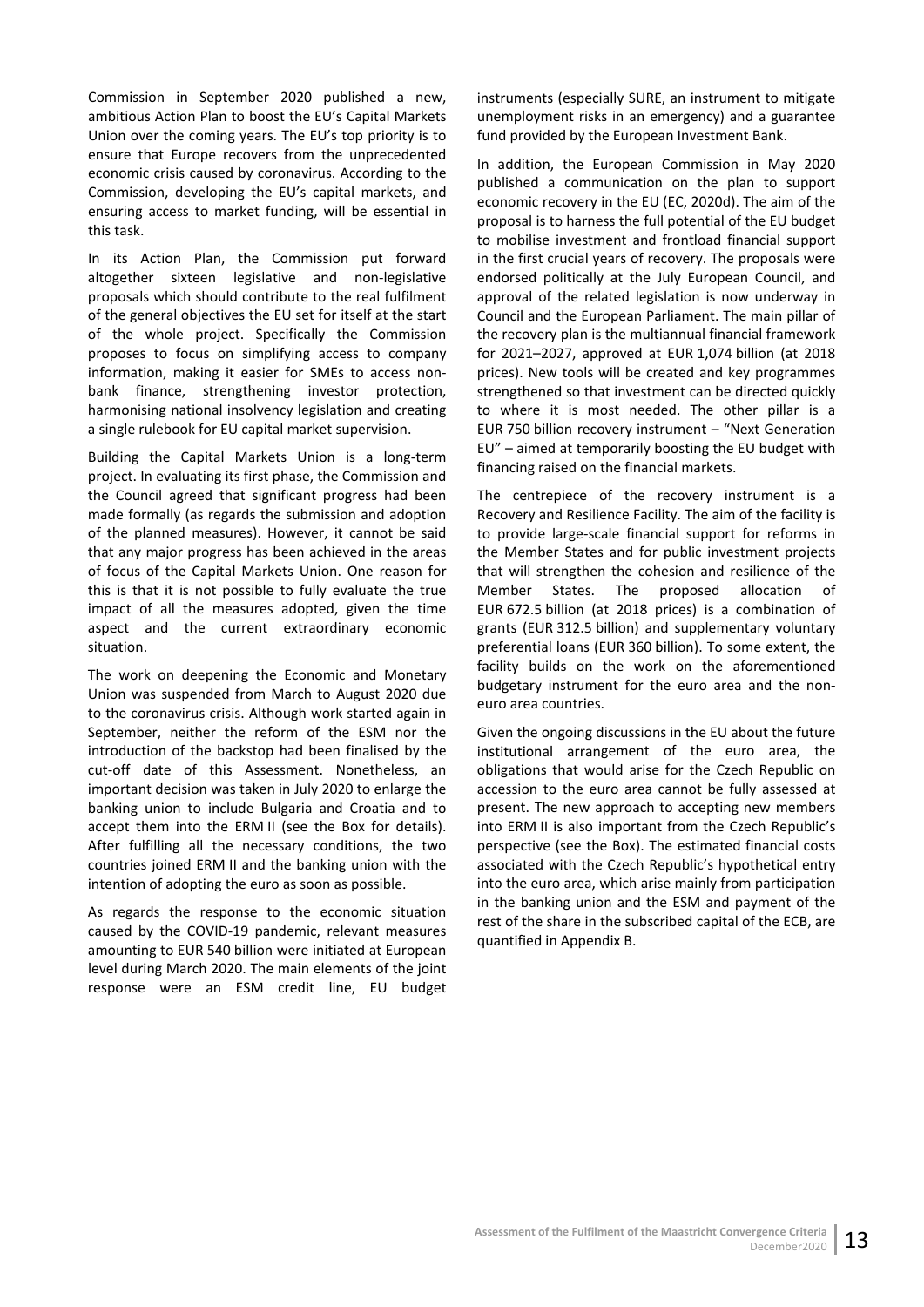#### **Box: The Euro Adoption Process in Bulgaria and Croatia**

In July 2018, Bulgaria announced its intention to enter the ERM II. Croatia followed suit in July 2019. These steps were part of the two countries' plan to adopt the euro on the earliest possible date. Both countries entered the ERM II in July 2020. In terms of exchange rate regime, however, their situation differed from that of the Czech Republic even before their entry.

**Bulgaria** had long applied a currency board, i.e. the strictest form of pegging the domestic currency to a foreign one, connected with automatic convertibility of the euro for the Bulgarian lev and vice versa. After the adoption of the euro in Germany, the original rate against the German mark (1 mark = 1 lev) was replaced by the conversion rate between the mark and the euro (1 euro = 1.95583 lev). The ERM II central rate was set at the same level. In addition to the standard fluctuation band of ±15% around the central rate, Bulgaria unilaterally committed to maintaining the currency board.

By contrast, **Croatia** applied a strict managed float in which the kuna was not firmly pegged to the euro but its exchange rate was stabilised through occasional foreign exchange interventions by the central bank. The central bank mainly intervened when it regarded exchange rate fluctuations as excessive. However, neither an upper nor a lower intervention point was specified. The ERM II central rate was set at 1 euro = 7.53450 kuna.

The exchange rate regimes in the two countries have remained broadly unchanged from the macroeconomic perspective, but not from the institutional one. The countries still maintain a fixed (Bulgaria) or largely fixed (Croatia) link between their currency and the euro.

ERM II participation for at least two years within the normal fluctuation margins without devaluing against the euro is one of the euro adoption criteria. The available ECB Convergence Reports (2014, 2016, 2018, 2020a) show that Bulgaria was also compliant with the other three criteria in the periods under examination, with the exception of the criterion on price stability roughly one year before the outbreak of the pandemic. Croatia was always compliant with the criterion on price stability and the criterion on interest rate convergence but never fulfilled the criterion on the government financial position, although only in the case of the debt component in the Convergence Reports since 2018.

Besides exchange rate regime, Bulgaria and Croatia differ from the Czech Republic in another important respect: spontaneous **euroisation** of the economy, i.e. voluntary substitution of the domestic currency by the euro, be it as a store of value, a unit of account or a means of payment. The ratio of euro-denominated bank loans to households and non-financial corporations to total loans to households and non-financial corporations can be used as a measure of euroisation. According to ECB (2020b), this ratio was 32% in Bulgaria and 51% in Croatia in 2019. In the Czech Republic, it is just 14%. The analogous ratio for deposits was 28% in Bulgaria, 49% in Croatia and a mere 7% in the Czech Republic. The high degree of euroisation in Croatia may be an argument for euro adoption (Dumičić et al., 2018).

Bulgaria's and Croatia's entry into ERM II was, for the first time ever, accompanied by **accession to the banking union**, which the two countries undertook to join during their ERM II entry negotiations with the euro area and Denmark. The ECB thus exercises direct supervision of their significant financial institutions from 1 October 2020. EU law does not stipulate such a condition for ERM II entry, but the condition is not inconsistent with it. The two countries accepted this condition voluntarily on the basis of preceding bilateral consultations and this act cannot be interpreted as having precedential effects with regard to the ERM II entry processes of other countries, including the Czech Republic. Therefore, the Czech Republic still does not regard participation in the banking union as a necessary condition for ERM II entry. A detailed analysis of the impacts of the Czech Republic's potential accession to the banking union will be included in the Updated Impact Study of Participation or Nonparticipation of the Czech Republic in the Banking Union (MF CR, 2020c), which will be submitted to the government in December 2020.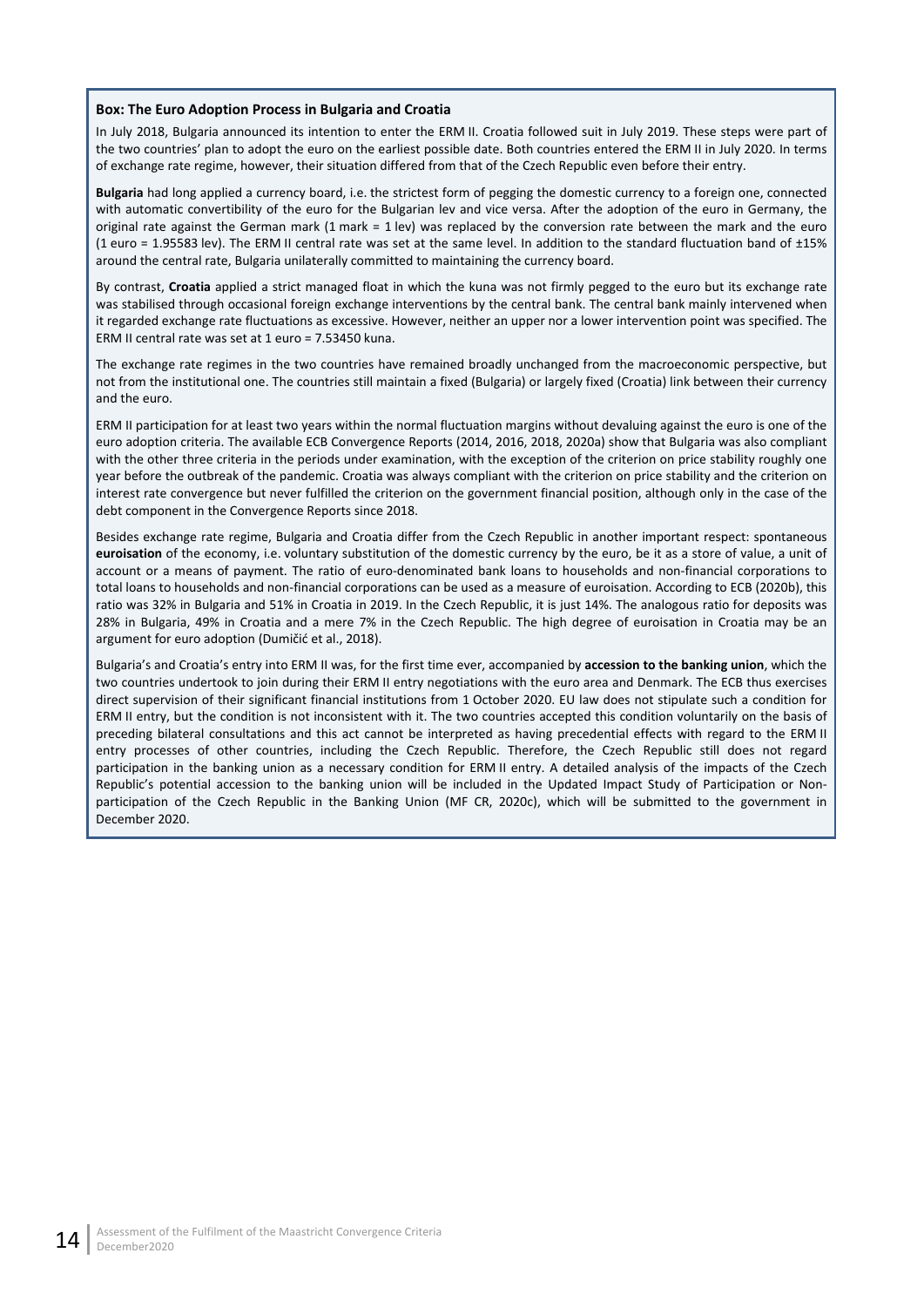# <span id="page-20-0"></span>**References**

- Act concerning the conditions of accession of the Czech Republic, the Republic of Estonia, the Republic of Cyprus, the Republic of Latvia, the Republic of Lithuania, the Republic of Hungary, the Republic of Malta, the Republic of Poland, the Republic of Slovenia and the Slovak Republic and the adjustments to the Treaties on which the European Union is founded. Official Journal L 236, 23/9/2003, p. 33 [cited 16/9/2020], <https://eurlex.europa.eu/legal-content/EN/ALL/?uri=CELEX%3A12003T%2FAFI>.
- Agreement on the transfer and mutualisation of contributions to the Single Resolution Fund [cited 16/9/2020], <http://register.consilium.europa.eu/doc/srv?l=EN&f=ST%208457%202014%20INIT>.
- Consolidated versions of the Treaty on European Union and the Treaty on the Functioning of the European Union. Council document No. 6655/8/08 REV 8 of 30 January 2015 [cited 16/9/2020], <http://data.consilium.europa.eu/doc/document/ST-6655-2008-REV-8/en/pdf>.
- CZSO (2020): Notification of government deficit and debt. Prague, Czech Statistical Office, October 2020 [cited 16/9/2020], <https://www.czso.cz/csu/czso/notification\_of\_government\_deficit\_and\_debt\_ggs>.
- D'Adamo, G., Rovelli R. (2015): The role of the exchange rate regime in the process of real and nominal convergence. Journal of Macroeconomics, vol. 43, March 2015, pp. 21–37.
- Directive 2014/59/EU of the European Parliament and of the Council of 15 May 2014 establishing a framework for the recovery and resolution of credit institutions and investment firms and amending Council Directive 82/891/EEC, and Directives 2001/24/EC, 2002/47/EC, 2004/25/EC, 2005/56/EC, 2007/36/EC, 2011/35/EU, 2012/30/EU and 2013/36/EU, and Regulations (EU) No 1093/2010 and (EU) No 648/2012, of the European Parliament and of the Council. OJ L 173, 12/6/2014, pp. 190–347, [cited 16/9/2020], <http://eur-lex.europa.eu/legalcontent/EN/TXT/PDF/?uri=CELEX:32014L0059&from=en>.
- Dumičić, M., Ljubaj, I., Martinis A. (2018): Persistence of Euroisation in Croatia. Zagreb, Croatian National Bank, February 2018 [cited 11/8/2020], <https://www.hnb.hr/documents/20182/2073500/s-031.pdf>.
- EC (2015a): Five Presidents' Report Plan for Strengthening Europe's Economic and Monetary Union as of 1 July 2015. Brussels, European Commission, June 2015 [cited 16/9/2020], <https://ec.europa.eu/commission/sites/betapolitical/files/5-presidents-report\_en.pdf>.
- EC (2015b): Communication from the Commission Action Plan on Building a Capital Markets Union. Brussels, European Commission, 30/9/2015, [cited 24/9/2018], <https://eur-lex.europa.eu/legalcontent/EN/TXT/?uri=CELEX%3A52015DC0468>.
- EC (2017): Mid-term Review of the Capital Markets Union Action Plan by the European Commission. Brussels, European Commission, 8/6/2017, [cited 24/9/2018], <https://ec.europa.eu/info/publications/170608-cmumid-term-review\_en>.
- EC (2018): The 2018 Ageing Report: Economic and Budgetary Projections for the EU Member States. Brussels, European Commission, 25/5/2018, [cited 13/9/2018], <https://ec.europa.eu/info/publications/economyfinance/2018-ageing-report-economic-and-budgetary-projections-eu-member-states-2016-2070\_en>.
- EC (2019a): Deepening Europe's Economic and Monetary Union: Taking stock four years after the Five Presidents' Report. Brussels, European Commission, June 2019 [cited 16/9/2020], <https://ec.europa.eu/info/sites/info/files/economy-finance/emu\_communication\_en.pdf>.
- EC (2019b): Communication from the Commission to the European Parliament, the European Council, the Council and the European Central Bank: Fourth Progress Report on the reduction of non-performing loans and further risk reduction in the Banking Union. Brussels, European Commission, June 2019 [cited 16/9/2020], <https://eurlex.europa.eu/legal-content/EN/TXT/?uri=CELEX:52019DC0278>.
- EC (2020a): Communication from the Commission A Capital Markets Union for people and businesses new action plan. Brussels, European Commission, 24/9/2020, [cited 30/9/2020], <https://eur-lex.europa.eu/legalcontent/EN/TXT/?uri=COM:2020:590:FIN>.
- EC (2020b): The EU in 2019: General Report on the Activities of the European Union. Brussels, European Commission, February 2020 [cited 16/9/2020], <https://op.europa.eu/webpub/com/general-report-2019/en/#chapter0>.
- EC (2020c): Communication from the Commission Digital Finance Package. Brussels, European Commission, 24/9/2020 [cited 30/9/2020], <https://ec.europa.eu/info/publications/200924-digital-finance-proposals\_en>.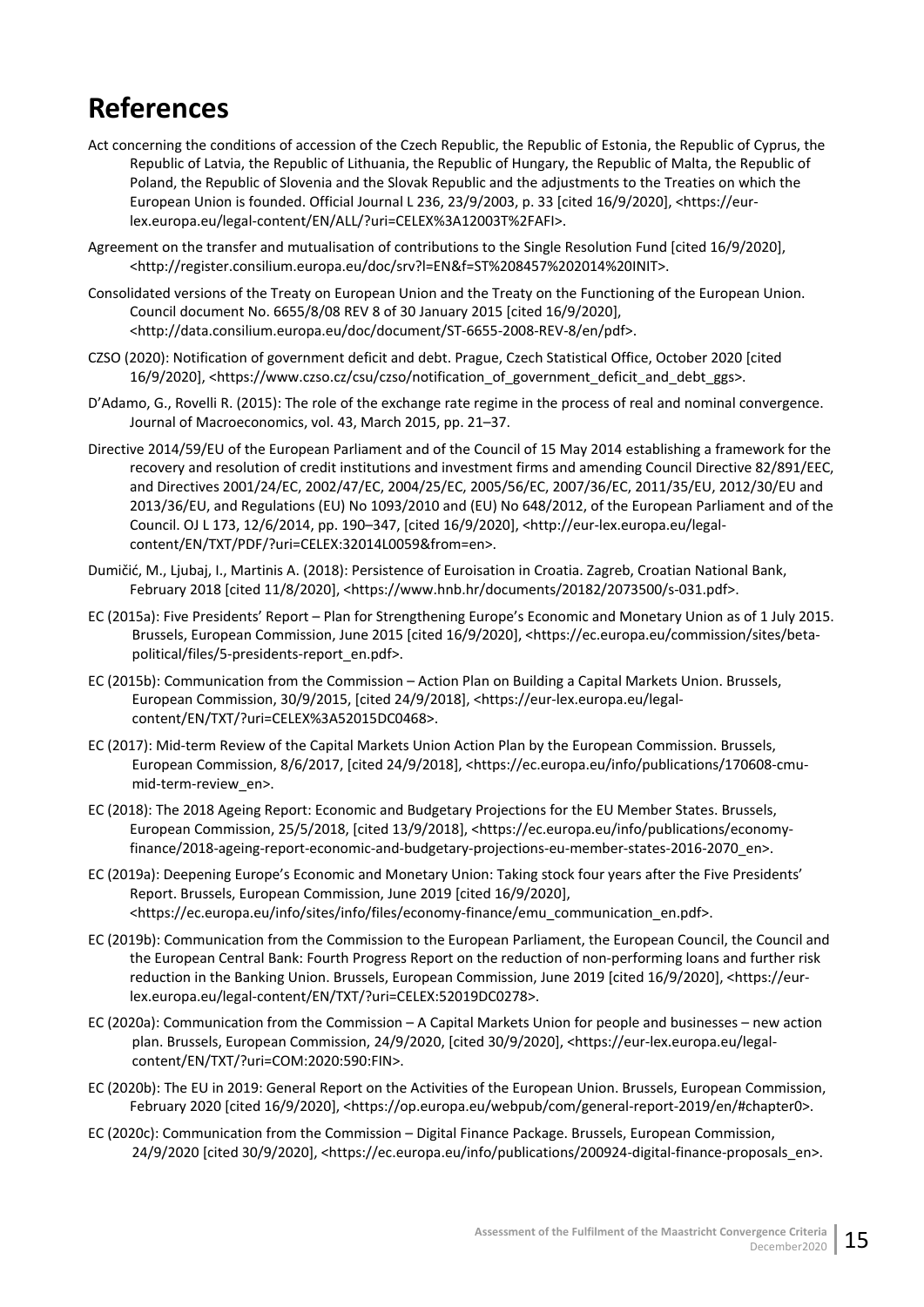- EC (2020d): The EU budget powering the recovery plan for Europe. Brussels, European Commission, May 2020 [cited 16/9/2020], <https://eur-lex.europa.eu/resource.html?uri=cellar:4524c01c-a0e6-11ea-9d2d-01aa75ed71a1.0003.02/DOC\_1&format=PDF>.
- EC (2020e): Convergence Report 2020. Brussels, European Commission, June 2020 [cited 16/9/2020], <https://ec.europa.eu/info/publications/convergence-report-2020\_en>.
- ECB (1996): Progress towards Convergence. Frankfurt am Main, European Central Bank, November 2004 [cited 13/9/2018], <http://www.ecb.europa.eu/pub/convergence/html/index.en.html>.
- ECB (2014a): Convergence Report 2014. Frankfurt am Main, European Central Bank, June 2014 [cited 11/8/2020], <https://www.ecb.europa.eu/pub/pdf/conrep/cr201406en.pdf>.
- ECB (2014b): Regulation (EU) No 1163/2014 of the European Central Bank of 22 October 2014 on supervisory fees. Official Journal L 311, 31/10/2014, pp. 23–31 [cited 13/9/2018], <http://eur-lex.europa.eu/legalcontent/EN/TXT/PDF/?uri=OJ:JOL\_2014\_311\_R\_0006&from=EN>.
- ECB (2016): Convergence Report 2016. Frankfurt am Main, European Central Bank, June 2016 [cited 11/8/2020], <https://www.ecb.europa.eu/pub/pdf/conrep/cr201606.en.pdf>.
- ECB (2018): Convergence Report 2018. Frankfurt am Main, European Central Bank, May 2018 [cited 11/8/2020], <https://www.ecb.europa.eu/pub/pdf/conrep/ecb.cr201805.en.pdf>.
- ECB (2020a): Convergence Report 2020. Frankfurt am Main, European Central Bank, June 2020 [cited 16/9/2020], <https://www.ecb.europa.eu/pub/convergence/html/ecb.cr202006 9fefc8d4c0.en.html>.
- ECB (2020b): The international role of the euro. Frankfurt am Main, European Central Bank, June 2020 [cited 11/8/2020], <https://www.ecb.europa.eu/pub/ire/html/ecb.ire202006~81495c263a.en.html#toc1>.
- ECB (2020c): Decision of the European Central Bank of 22 January 2020 on the paying-up of the European Central Bank's capital by the non-euro area national central banks. Frankfurt am Main, European Central Bank, ECB/2020/2, [cited 16/9/2020], <https://eur-lex.europa.eu/legal-content/en/TXT/?uri=CELEX:32020D0136>.
- European Parliament and EU Council (2013): Regulation (EU) No 473/2013 of the European Parliament and of the Council of 21 May 2013 on common provisions for monitoring and assessing draft budgetary plans and ensuring the correction of excessive deficit of the Member States in the euro area. OJ L 140, 27/5/2013, p. 11. Brussels, European Parliament and EU Council, May 2013 [cited 16/9/2020], <http://eur-lex.europa.eu/legalcontent/EN/TXT/PDF/?uri=CELEX:32013R0473&from=EN>.
- MF CR (2007): The Czech Republic's Updated Euro-area Accession Strategy. Prague, Ministry of Finance of the Czech Republic, December 2007 [cited 16/9/2020], <https://www.zavedenieura.cz/assets/en/media/The-Czech-Republics-Updated-Euro-area-Accession-Strategy-2007.pdf>.
- MF CR (2016): Bankovní unie (Banking union). Prague, Ministry of Finance of the Czech Republic, January 2016 [cited 16/9/2020], <http://www.zavedenieura.cz/cs/euro/eurozona/bankovni-unie>.
- MF CR (2020a): Macroeconomic Forecast of the Czech Republic. Prague, Ministry of Finance of the Czech Republic, September 2020 [cited 16/9/2020], <https://www.mfcr.cz/assets/en/media/Macroeconomic-Forecast-September-2020.pdf>.
- MF CR (2020b): Convergence Programme of the Czech Republic. Prague, Ministry of Finance of the Czech Republic, April 2020 [cited 16/9/2020], <https://www.mfcr.cz/en/statistics/convergence-programme/2020/convergenceprogramme-of-the-czech-repub-38382>.
- MF CR (2020c): Aktualizace studie dopadu účasti či neúčasti České republiky v bankovní unii (Updated Impact Study of Participation or Non-participation of the Czech Republic in the Banking Union), December 2020. Forthcoming.
- Protocol (No 4) annexed to the Treaty on European Union and the Treaty on the Functioning of the European Union: on the Statute of the European System of Central Banks and of the European Central Bank. OJ C 326, 26/10/2012, pp. 30–50 [cited 16/9/2020], <http://eur-lex.europa.eu/legal-content/EN/TXT/PDF/?uri=OJ:C:2012:326:FULL&from=EN>.
- Protocol (No 12) annexed to the Treaty on European Union and the Treaty on the Functioning of the European Union: on the excessive deficit procedure. OJ C 326, 26/10/2012, pp. 79–80 [cited 16/9/2020], <http://eur-lex.europa.eu/legal-content/EN/TXT/PDF/?uri=OJ:C:2012:326:FULL&from=EN>.
- Protocol (No 13) annexed to the Treaty on European Union and the Treaty on the Functioning of the European Union: on the convergence criteria. OJ C 326, 26/10/2012, pp. 81–82 [cited 16/9/2020], <http://eur-lex.europa.eu/legal-content/EN/TXT/PDF/?uri=OJ:C:2012:326:FULL&from=EN>.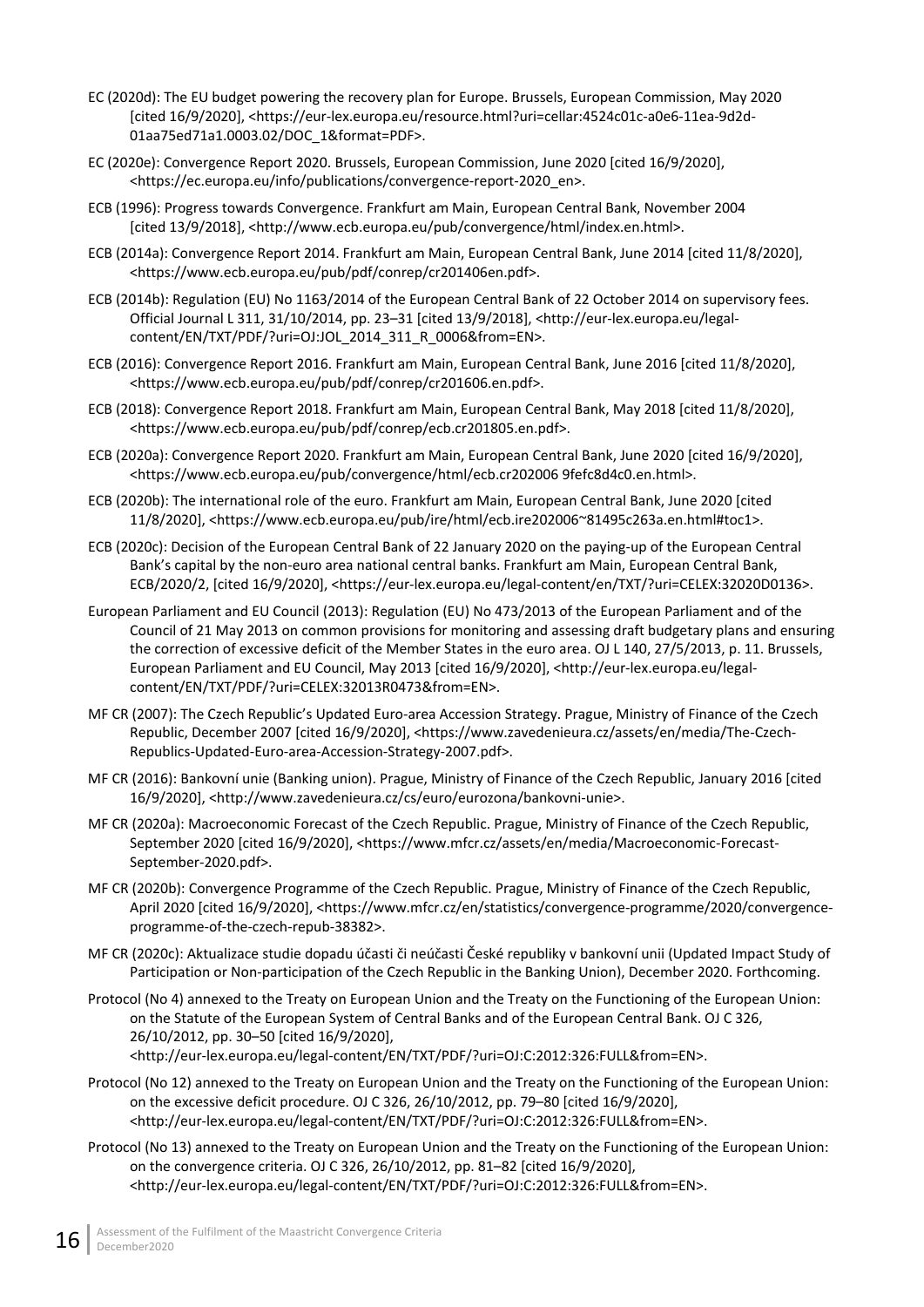# <span id="page-22-0"></span>**A Appendix – Maastricht Convergence Criteria**

# <span id="page-22-1"></span>**Criterion on Price Stability**

#### **Treaty provisions**

The first indent of Article 140(1) of the Treaty requires: "the achievement of a high degree of price stability; this will be apparent from a rate of inflation which is close to that of, at most, the three best performing Member States in terms of price stability".

Article 1 of Protocol No. 13 on the Convergence Criteria also stipulates that: "The criterion on price stability shall mean that a Member State has a price performance that is sustainable and an average rate of inflation, observed over a period of one year before the examination, that does not exceed by more than 1.5 percentage points that of, at most, the three best performing Member States in terms of price stability. Inflation shall be measured by means of the consumer price index on a comparable basis taking into account differences in national definitions."

#### **Application of Treaty provisions in ECB and EC Convergence Reports**

With regard to "an average rate of inflation, observed over a period of one year before the examination", the inflation rate is calculated using the increase in the latest available 12-month average of the Harmonised Index of Consumer Prices (HICP) over the previous 12-month average.

The reference value of the price criterion is calculated as 1.5 percentage points plus the simple arithmetic average of the rate of inflation in the three countries with the lowest inflation rates, provided that this rate is compatible with price stability.

#### **Implementation of the price stability criterion – current practice**

Both the Treaty and the Protocol in some areas leave scope for interpretation by the institutions that assess the fulfilment of the criteria in their Convergence Reports (the European Commission and ECB). Therefore, when assessing the fulfilment of the criteria one should also take into account the specific way in which these institutions implement the criterion. Previous practice shows that countries with low or negative inflation rates are not automatically excluded as reference countries. Only countries that record significant deviations in inflation from the other EU countries owing to extraordinary or specific factors are excluded.

## <span id="page-22-2"></span>**Criterion on the Government Financial Position**

#### **Treaty provisions**

The second indent of Article 140(1) of the Treaty requires "the sustainability of the government financial position; this will be apparent from having achieved a government budgetary position without a deficit that is excessive as determined in accordance with Article 126(6) of the Treaty".

Article 2 of Protocol No. 13 on the Convergence Criteria stipulates that this criterion "shall mean that at the time of the examination the Member State is not the subject of a Council decision under Article 126(6) of this Treaty that an excessive deficit exists".

Article 126 of the Treaty sets out the excessive deficit procedure, which is specified in more detail in the Stability and Growth Pact. According to Article 126(3) of the Treaty, the European Commission shall prepare a report assessing whether an excessive deficit exists on the basis of the following two criteria if a Member State does not fulfil the requirements for budgetary discipline.

- 1. whether the ratio of the planned or actual government deficit to GDP exceeds a reference value (defined in Protocol No. 12 on the excessive deficit procedure as 3% of GDP), unless:
	- a. either the ratio has declined substantially and continuously and reached a level that comes close to the reference value;
	- b. or, alternatively, the excess over the reference value is only exceptional and temporary and the ratio remains close to the reference value.
- 2. whether the ratio of government debt to GDP exceeds a reference value (defined in the Protocol on the Excessive Deficit Procedure as 60% of GDP), unless the ratio is sufficiently diminishing and approaching the reference value at a satisfactory pace.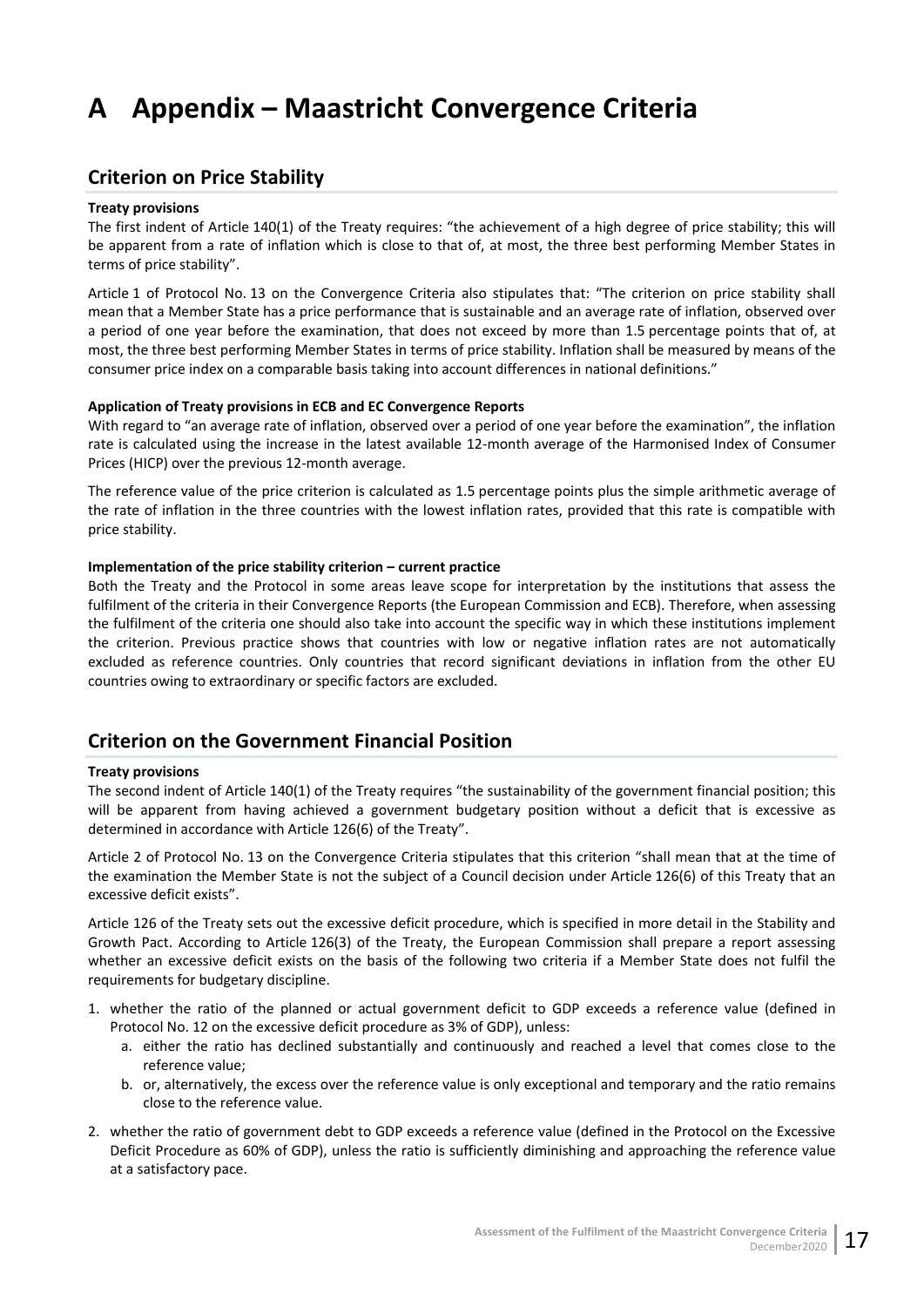However, several other steps need to be taken between the European Commission's report and the start of the excessive deficit procedure. The excessive deficit procedure is opened by the EU Council, acting on a proposal from the European Commission. The EU Council also closes the procedure, acting on a recommendation from the Commission.

# <span id="page-23-0"></span>**Criterion on the Convergence of Interest Rates**

#### **Treaty provisions**

The fourth indent of Article 140(1) of the Treaty requires: "the durability of convergence achieved by the Member State…and of its participation in the exchange-rate mechanism being reflected in the long-term interest-rate levels".

Article 4 of Protocol No. 13 on the Convergence Criteria specifies that: "The criterion on the convergence of interest rates…shall mean that, observed over a period of one year before the examination, a Member State has had an average nominal long-term interest rate that does not exceed by more than two percentage points that of, at most, the three best performing Member States in terms of price stability. Interest rates shall be measured on the basis of long-term government bonds or comparable securities, taking into account differences in national definitions".

#### **Implementation of the criterion on the convergence of interest rates**

As in the case of the price stability criterion, the Treaty and the Protocol provide scope for a looser interpretation of the specific value of the criterion. It is within the competence of the assessing institutions to decide whether the calculation of the interest rate criterion will include all three countries used for the calculation of the price stability criterion or whether certain countries will be excluded from the calculation of the interest rate criterion.

Interest rates measured on the basis of long-term government bonds or comparable securities are regarded as longterm interest rates. These interest rate statistics are based on monthly average interest rates on long-term government bonds in per cent per annum. Bonds with residual maturities ranging from 8 to 12 years are classified as benchmark bonds (this range is fully in line with the conditions on the Czech government bond market and is based on the Czech government bond issue frequency). A combination of bonds whose average residual maturity is as close to 10 years as possible is then generated from this set.

# <span id="page-23-1"></span>**Criterion on Participation in the Exchange Rate Mechanism**

#### **Treaty provisions**

The third indent of Article 140(1) of the Treaty requires: "the observance of the normal fluctuation margins provided for by the exchange-rate mechanism of the European Monetary System, for at least two years, without devaluing against the euro".

Article 3 of Protocol No. 13 on the Convergence Criteria stipulates that: "The criterion on participation in the exchange-rate mechanism of the European Monetary System referred to in the third indent of Article 140(1) of the Treaty shall mean that a Member State has respected the normal fluctuation margins provided for by the exchangerate mechanism of the European Monetary System without severe tensions for at least the last two years before the examination. In particular, the Member State shall not have devalued its currency's bilateral central rate against the euro on its own initiative for the same period."

#### **Application of Treaty provisions in ECB and EC Convergence Reports**

The Treaty refers to the criterion of participation in the European exchange-rate mechanism (ERM until December 1998 and ERM II since January 1999).

First, the ECB and the EC assess whether the country has participated in ERM II "for at least the last two years before the examination", as stated in the Treaty.

Second, as regards the definition of "normal fluctuation margins", the ECB recalls the formal opinion that was put forward by the European Monetary Institute Council in October 1994 and its statements in the November 1995 report entitled "Progress towards Convergence".

The European Monetary Institute Council's opinion of October 1994 stated that "the wider band has helped to achieve a sustainable degree of exchange rate stability in the ERM", that it "considers it advisable to maintain the present arrangements", and that "member countries should continue to aim at avoiding significant exchange rate fluctuations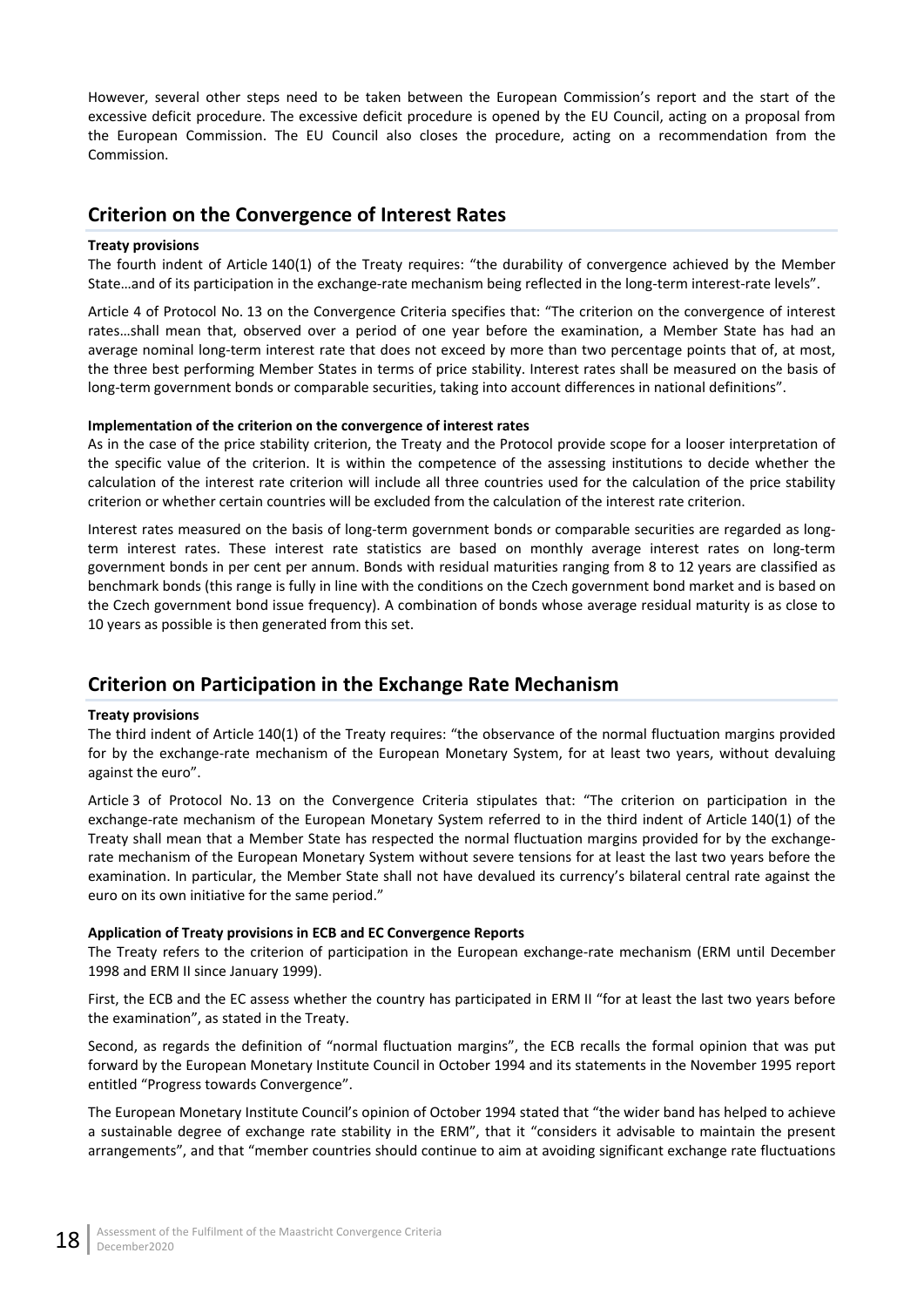by gearing their policies to the achievement of price stability and the reduction of fiscal deficits, thereby contributing to the fulfilment of the requirements set out in Article 140(1) of the Treaty and the relevant protocol".

In the "Progress towards Convergence" report it was stated that "when the Treaty was conceived, the 'normal fluctuation margins' were ±2.25% around bilateral central parities, whereas a ±6% band was a derogation from the rule. In August 1993 the decision was taken to widen the fluctuation margins to ±15%. The interpretation of the criterion, in particular of the concept of 'normal fluctuation margins', became less straightforward." It was then also proposed that account would need to be taken of "the particular evolution of exchange rates in the European Monetary System (EMS) since 1993 in forming an ex post judgement".

Against this background, in the assessment of exchange rate developments the emphasis is placed on exchange rates being close to the ERM II central rates.

Third, the issue of the presence of "severe tensions" or "strong pressures" on the exchange rate is addressed by examining the degree of deviation of exchange rates from the ERM II central rates against the euro. Other indicators, such as short-term interest rate differentials vis-à-vis the euro area and their evolution, are used as well. The role played by foreign exchange interventions is also considered.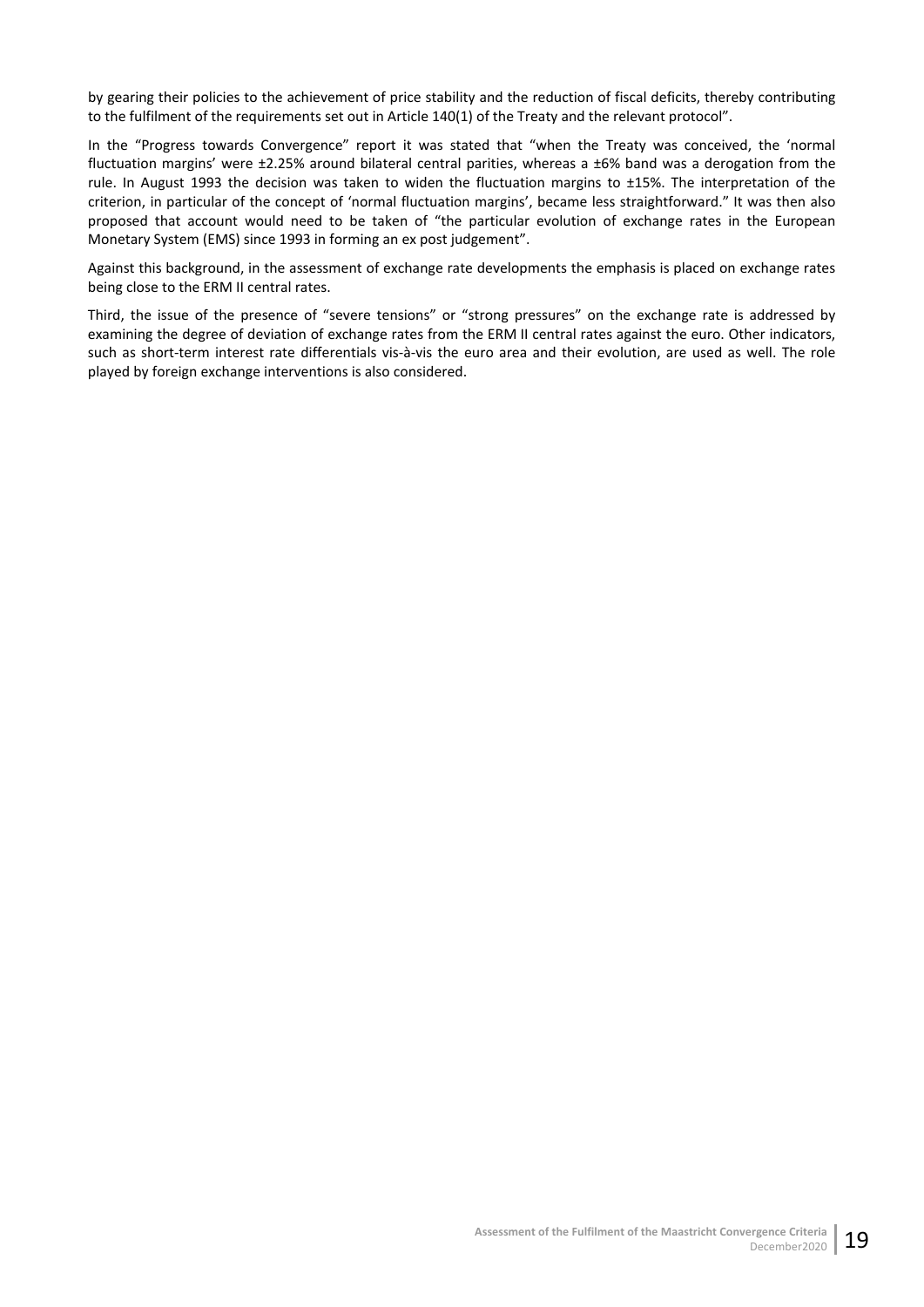# <span id="page-25-0"></span>**B Appendix – Estimated Financial Obligations for the Czech Republic of Hypothetical Euro Area Entry**

The table below lists the estimated direct financial costs in the hypothetical case of the Czech Republic entering the euro area, and the financial obligations closely linked with entry, based on the current legal settings and a number of simplifying assumptions about economic factors. These are the financial costs and obligations for the Czech Republic (the public sector) or economic entities established in the Czech Republic. An exchange rate of CZK 26.2 to the euro, the expected exchange rate in 2020 Q4, is used for all currency conversions. With the exception of the obligation vis-àvis the European Central Bank, these obligations arose after the Czech Republic's EU entry as a result of the further development of the EU, and therefore were not known at the time the Czech Republic committed to adopt the euro.

The table does not capture other factors that would have an impact on the Czech Republic's budget or, more broadly, on the conduct of budgetary and fiscal policy in the event of euro area entry. Budgetary impacts would stem from any financial penalties that might be imposed on euro area countries under EU surveillance of members' budgetary policies or surveillance of macroeconomic imbalances.

The implementation of budgetary and fiscal policy in the Czech Republic would be affected, among other things, by Regulation (EU) No. 473/2013 of the European Parliament and of the Council, which deepens EU surveillance of euro area members' budgetary policies. Euro area countries could also de facto make the euro adoption in the Czech Republic conditional on the completion of ratification of the Treaty on Stability, Coordination and Governance in the Economic and Monetary Union. The aforementioned Regulation and Treaty require the introduction of national legal acts and/or institutions that would support compliance with the EU rules on budgetary discipline (the Stability and Growth Pact). Moreover, the Treaty tightens these rules in some cases, and that could also affect the Czech Republic.

| Payment of the rest of the Czech Republic's share in the subscribed capital of the ECB<br>- Following euro area entry, the CNB would have to pay up the outstanding amount of the subscribed<br>capital of the ECB (Article 48 of the Protocol on the Statute of the European System of Central Banks<br>and of the European Central Bank).<br>- Only a minimal percentage (3.75%) of the subscribed capital of the ECB has been paid up to date, as<br>a contribution to the operational costs of the ECB (Decision ECB/2013/31).                                                                                                                                               | Unit<br><b>EUR</b> mil<br>CZK bn | <b>Estimate</b><br>195.8*<br>$5.1*$ |
|----------------------------------------------------------------------------------------------------------------------------------------------------------------------------------------------------------------------------------------------------------------------------------------------------------------------------------------------------------------------------------------------------------------------------------------------------------------------------------------------------------------------------------------------------------------------------------------------------------------------------------------------------------------------------------|----------------------------------|-------------------------------------|
| Obligations associated with the Czech Republic's participation in the European Stability Mechanism                                                                                                                                                                                                                                                                                                                                                                                                                                                                                                                                                                               | Unit                             | <b>Estimate</b>                     |
| - The total obligation is CZK 413.7 billion, of which CZK 365.2 billion is a contingent liability payable in                                                                                                                                                                                                                                                                                                                                                                                                                                                                                                                                                                     | <b>EUR bn</b>                    | $1.9**$                             |
| the event of full use of the European Stability Mechanism's lending capacity and in the extreme<br>scenario.                                                                                                                                                                                                                                                                                                                                                                                                                                                                                                                                                                     | CZK bn                           | 49.1**                              |
| - The Czech Republic would then have to pay up capital totalling around CZK 48.2 billion within four<br>years. These funds will remain the property of the Czech Republic, which in exchange will receive<br>shares of the European Stability Mechanism of the same total nominal value. The Czech Republic will<br>also acquire the relevant shareholder's rights and obligations.<br>- The Czech Republic may theoretically adopt the euro without becoming a Contracting Party to the<br>European Stability Mechanism, but euro area members can de facto make their consent to euro<br>adoption in the Czech Republic conditional on the European Stability Mechanism entry. |                                  |                                     |
| Liabilities to the Single Resolution Fund                                                                                                                                                                                                                                                                                                                                                                                                                                                                                                                                                                                                                                        | Unit                             | <b>Estimate</b>                     |
| - The Czech Republic is obliged to join the banking union no later than upon euro adoption.<br>- The intergovernmental Agreement on the transfer and mutualisation of contributions to the Single                                                                                                                                                                                                                                                                                                                                                                                                                                                                                | <b>EUR</b> bn                    | up to<br>$1.3***$                   |
| Resolution Fund requires that the contributions of banking institutions be transferred to the fund by<br>the end of a transitional period.                                                                                                                                                                                                                                                                                                                                                                                                                                                                                                                                       | CZK bn                           | up to<br>$33.2***$                  |
| - The annual fees that Czech banks would have paid for the operation of the Single Resolution Board                                                                                                                                                                                                                                                                                                                                                                                                                                                                                                                                                                              |                                  |                                     |
| in 2018 if the Czech Republic had been a banking union member in the said year.                                                                                                                                                                                                                                                                                                                                                                                                                                                                                                                                                                                                  | <b>EUR</b> mil                   | 1.1                                 |
| - Euro area countries can make their consent to euro adoption in the Czech Republic conditional on<br>the completion of ratification of this Agreement in the Czech Republic.                                                                                                                                                                                                                                                                                                                                                                                                                                                                                                    | CZK mil                          | 28.8                                |
| - The provisions of the Agreement will start to apply to the Czech Republic upon euro area entry (or<br>banking union entry, should the Czech Republic join the banking union before adopting the<br>euro).****                                                                                                                                                                                                                                                                                                                                                                                                                                                                  |                                  |                                     |
| Costs associated with the Czech Republic's participation in the Single Supervisory Mechanism                                                                                                                                                                                                                                                                                                                                                                                                                                                                                                                                                                                     |                                  |                                     |
| (an obligation since 2014)                                                                                                                                                                                                                                                                                                                                                                                                                                                                                                                                                                                                                                                       | <b>Unit</b>                      | <b>Estimate</b>                     |
|                                                                                                                                                                                                                                                                                                                                                                                                                                                                                                                                                                                                                                                                                  |                                  |                                     |

| These reflect the total annual fees that Czech banks would have paid the ECB for supervision in | EUR mil | 5.4   |
|-------------------------------------------------------------------------------------------------|---------|-------|
| 2018 if the Czech Republic had been a banking union member in the said year.*****               | CZK mil | 141.3 |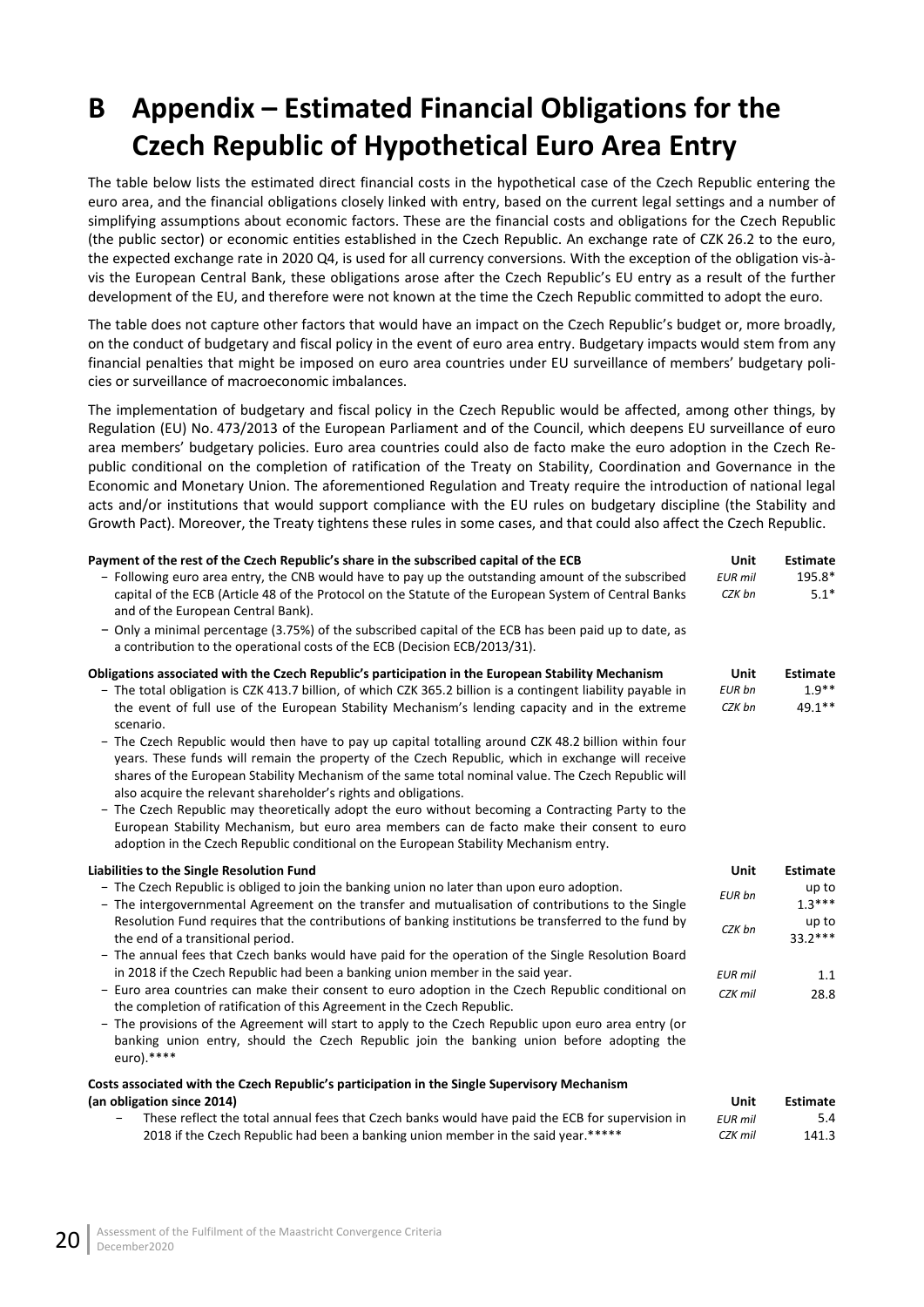- *Note: \* Moreover, euro adoption is connected with an obligation to transfer to the ECB a part of the international reserves (and contribute to the ECB's reserve funds). In accordance with the Statute of the ESCB, the ECB specifies the details in its decision on the country's euro area entry. This obligation would total approximately EUR 800–900 million.*
	- *\*\* Paid-up capital represents CZK 48.2 billion of the Czech Republic's share in the subscribed capital of the European Stability Mechanism; the rest is contingent liabilities. The Czech Republic's share in the subscribed capital does not take into account a temporary correction of the European Stability Mechanism capital subscription key, to which economically weaker European Stability Mechanism members are entitled (and to which the Czech Republic would also be entitled in the current situation).*
	- *\*\*\* This is the upper limit signifying the target level of the National Resolution Fund (CZK 33.2 billion). The size of banks' contributions in the*  banking union will depend on their risk profile and on the specific number of Member States that join the banking union. In the case of *the Czech Republic, with its less risky banking sector, the amount transferred would probably be lower than stated here. For illustration, it can be estimated at CZK 17–26 billion if certain simplifying assumptions are applied. This would mean that the Czech banking sector would transfer CZK 7–17 billion less for resolution purposes at the central level than it would transfer to the National Resolution Fund in the Czech Republic. On the other hand, institutions in the Czech Republic would be exposed to a risk of additional payments to the joint fund if its resources were needed to resolve banks in other member countries of the banking union.*
	- *\*\*\*\* In the event of accession to the banking union after 2023, the contributions in the National Resolution Fund would have to be transferred to the Single Resolution Fund as of the date of entry.*
	- *\*\*\*\*\* Assuming an unchanged distribution of banks in the banking union and the Czech Republic in 2017 (i.e. using the end-2016 data).*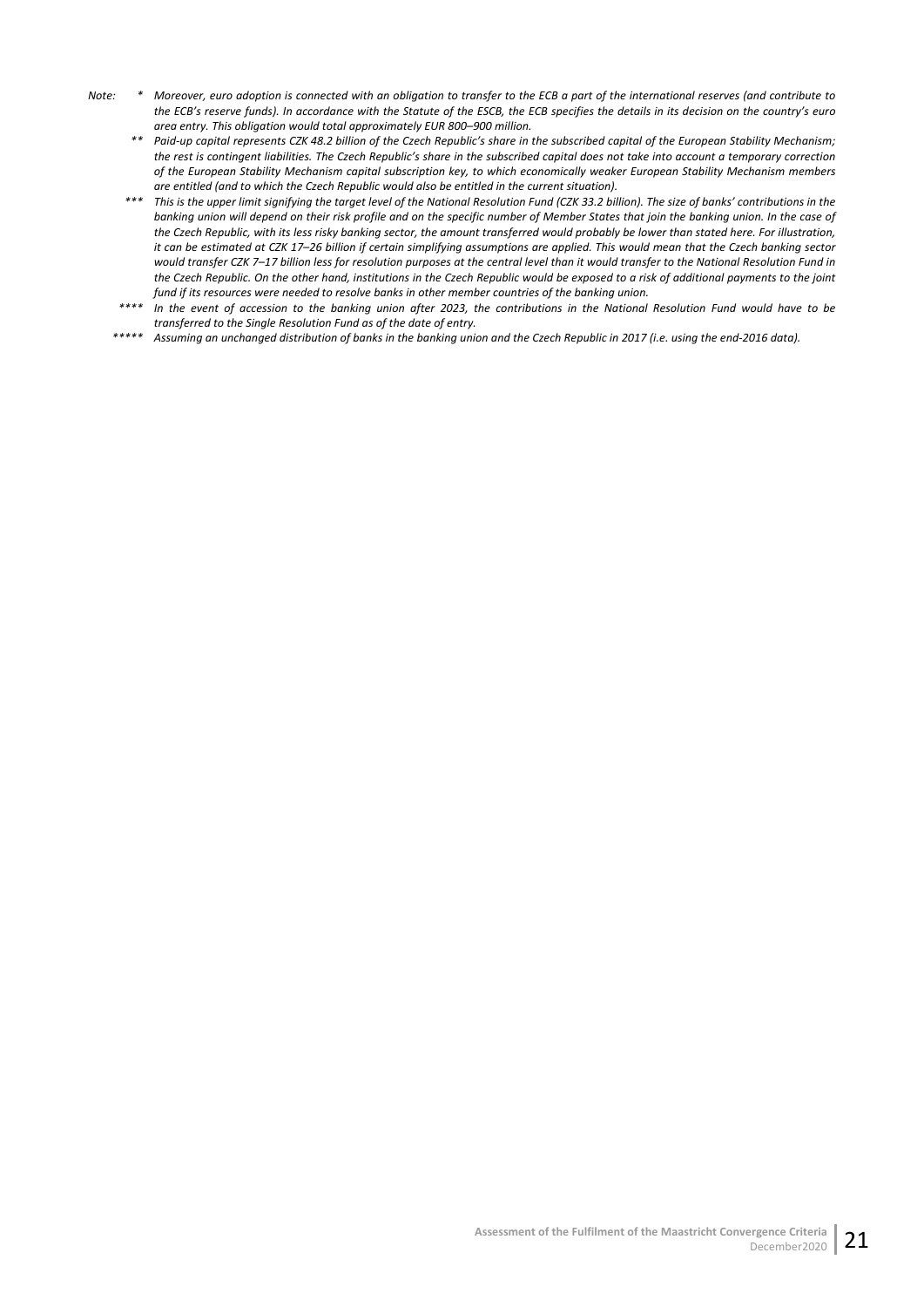# <span id="page-27-0"></span>**Glossary**

An **asymmetric shock** is a macroeconomic shock with an uneven impact on the individual countries of the monetary union.

The **cyclically adjusted balance** of the general government sector is used to identify the fiscal policy stance, as it does not include revenues and expenditures generated by the position of the economy in the business cycle.

**Discretionary measures** are direct interventions by executive or legislative authorities in the revenues and expenditures of the general government sector.

The **euro area** comprises the EU Member States that have adopted the euro under the Treaty. As of 1 January 1999, the euro area consisted of eleven countries – Austria, Belgium, Finland, France, Germany, Ireland, Italy, Luxembourg, the Netherlands, Portugal and Spain. Greece joined the euro area in 2001, followed by Slovenia in 2007, Cyprus and Malta in 2008, Slovakia in 2009, Estonia in 2011, Latvia in 2014 and Lithuania in 2015.

The **European Stability Mechanism** is a financial assistance fund for EU Member States that use the euro as their currency. It was established in 2012 by an international treaty outside EU law, so it is an independent international financial institution. However, its operations are closely linked with EU law as well as EU and euro area institutions.

The **Euro Summit** is a meeting of the heads of state or government of the euro area countries. The Extended Euro Summit is a Euro Summit attended also by the heads of state or government of other EU Member States.

The **general government sector** is defined using internationally harmonised rules at EU level. In the Czech Republic, it consists of three main subsectors under ESA 2010 methodology: central government, local government and social security funds.

The **Harmonised Index of Consumer Prices** is an index measuring the price level. It is constructed on the basis of regular monitoring of prices of selected goods and services, which have certain weights in the consumer basket. Its calculation in EU countries is governed by unified and legally binding procedures, which enables cross-country comparisons. It is therefore used to assess the criterion on price stability.

**Inflation** is growth in the general price level, i.e. internal depreciation of a currency. The price level is measured using price indices such as the Harmonised Index of Consumer Prices.

**Long-term interest rates** are measured on the basis of longterm government bonds or comparable securities. These interest rate statistics are based on monthly average interest rates on long-term government bonds in per cent per annum. Bonds with residual maturities ranging from 8 to 12 years are classified as benchmark bonds (this range is fully in line with the conditions on the Czech government bond market and is based on the Czech government bond issue frequency). A combination of bonds whose average residual maturity is as close to 10 years as possible is then generated from this set.

The **medium-term objective** is expressed in terms of the structural balance and implies public finance sustainability in the country concerned. For the Czech Republic, it currently equates to a structural balance of −0.75% of GDP.

**One-off and other temporary operations** are measures on the revenue or expenditure side that have only a temporary effect on the general government balance and often stem from events beyond the direct control of executive or legislative authorities (e.g. expenditure on flood damage repairs).

**Ratings** are a standard international tool for assessing the creditworthiness of countries in order to evaluate their credibility. A rating tells foreign firms how risky it is to do business in the country and quantifies how likely it is that the country will be able to meet its obligations. It therefore reflects the quality of a country as a borrower and its economic ability to meet its obligations and repay both interest and principal in time and in full.

The **Single Resolution Fund** is a fund financed by contributions from banks, collected by the participating countries. Lending between national compartments will be allowed. To prevent a shortage of funds in the Single Resolution Fund during a transitional period (until the end of 2023), the states of the banking union have agreed on temporary public funding in the form of individual (not mutualised) credit lines. A permanent mechanism of financial backstops should be fully operational by the end of the transitional period.

The **Single Resolution Mechanism** is a mechanism comprising a centralised board, which will prepare proposals for bank resolution procedures, and a fund for bank resolution in the banking union. Its objective is to ensure proper bank resolution with a minimal impact on public budgets, as the bank's shareholders and creditors, as well a dedicated fund financed by banks themselves, will bear primary responsibility for covering any losses.

The **Single Supervisory Mechanism** is a new system of banking supervision in the EU. It falls within the competence of the ECB and the national competent authorities of the participating countries.

The **Stability and Growth Pact** is a binding framework for the coordination of national fiscal policies in the European Union. If an EU Member State has a general government deficit exceeding 3% of GDP, or does not reduce its debt exceeding 60% of GDP at a sufficient pace, an **excessive deficit procedure** is usually opened against it. This procedure is opened on the basis of a comprehensive assessment of the country's economic and budgetary situation. For example, if the excessive deficit (or debt) is only temporary, caused by adverse (cyclical) economic developments, an excessive deficit procedure may not be launched. The penalties imposed differ according to whether or not the country is a member of the euro area.

The **structural balance** is the difference between the cyclically adjusted balance and one-off and temporary operations (see above).